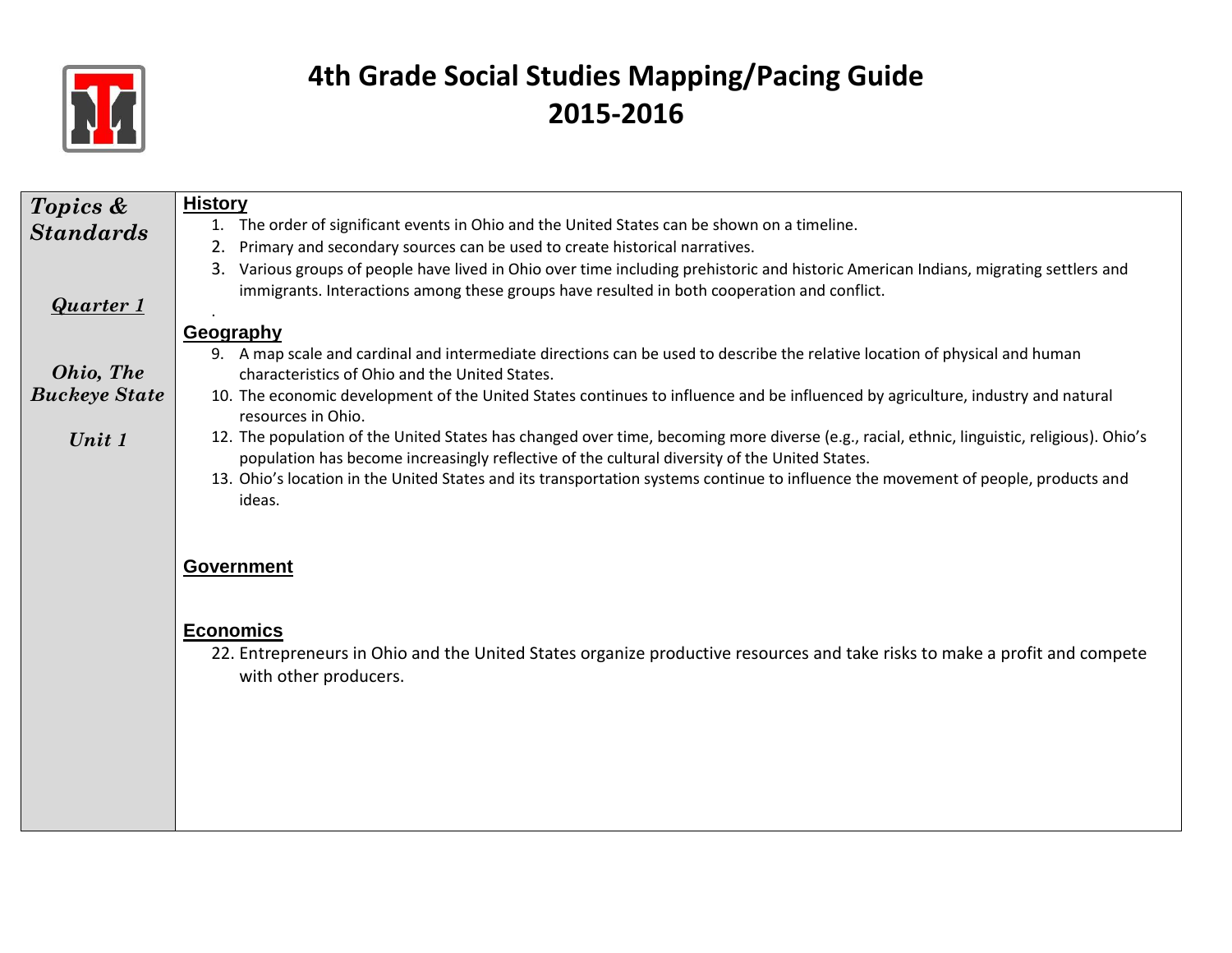#### **2015-2016**

| <b>Time Frame</b>   | <i>Curriculum</i>                         | Opportunities for integration                                                                                       | <b>Resources</b>        | <b>Technology</b> and                                           |
|---------------------|-------------------------------------------|---------------------------------------------------------------------------------------------------------------------|-------------------------|-----------------------------------------------------------------|
|                     | Units &                                   |                                                                                                                     | <i>(Curriculum</i>      | <b>Differentiated Learning</b>                                  |
|                     | <i><b>Assessment</b></i>                  |                                                                                                                     | or Textbook)            |                                                                 |
|                     | ( <i>Evidence</i> )                       |                                                                                                                     |                         |                                                                 |
|                     | <b>UBD Framework</b>                      | <b>Language Arts/Writing</b>                                                                                        | <b>McGraw Hill</b>      | www.connected.mcgraw-hill.com                                   |
| Ohio's              | Unit:                                     |                                                                                                                     | Ohio-Western            |                                                                 |
| Location            | <b>Formative/Summative</b>                | CCSS.ELA-LITERACY.RI.5.6                                                                                            | <b>Studies</b>          | http://timeline.thinkport.org                                   |
|                     | <b>Assessments</b>                        | Analyze multiple accounts of the same event or topic,<br>noting important similarities and differences in the point | (Chapter 1, lesson 1)   | (timeline activities resources)                                 |
| 2 Weeks             | 3-4 tasks that<br>reach DOK 3-4           | of view they represent.                                                                                             | Discovery               | www.DiscoveryEducation.com (daily<br>videos and current events) |
|                     | AND/OR                                    |                                                                                                                     | Education               |                                                                 |
|                     | 2-3 FATPS/RAFTS<br>At least 1 GRASP       |                                                                                                                     |                         | www.definedstem.com<br>(GRASPS-Project based Learning)          |
|                     | per quarter                               | <b>McGraw-Hill Text Literacy Resources</b>                                                                          | Defined Stem            |                                                                 |
|                     | At least 1 Common                         | Leveled Reader Search                                                                                               |                         | www.infohio.org<br>(games, videos, timelines, research sites,   |
|                     | Short Cycle per<br>quarter                | <b>CCSS Reading Informational Text</b>                                                                              |                         | biographies, books)                                             |
|                     | *Assessments located                      | <b>Curriculum Connection</b>                                                                                        |                         |                                                                 |
|                     | within unit                               | <b>Reading Skills</b>                                                                                               |                         | www.kids.gov                                                    |
|                     | McGraw-Hill                               |                                                                                                                     |                         | (videos, games and activities)                                  |
|                     | <b>Assessment Resources</b>               |                                                                                                                     |                         | http://www.oplin.org/point/                                     |
|                     | <b>Chapter Review</b><br>$\bullet$        |                                                                                                                     |                         | (Ohio History activities and sources)                           |
|                     | <b>Focus Skills Review</b><br>Skill Check |                                                                                                                     |                         | <b>Differentiated Instruction and ELL</b>                       |
|                     | <b>Unit Review</b>                        |                                                                                                                     |                         | support listed in TM for each lesson as                         |
|                     | Big Idea Review                           |                                                                                                                     |                         | well as in online resources under<br>"Teach and Present."       |
|                     |                                           |                                                                                                                     |                         |                                                                 |
| <b>Ohio's Place</b> | <b>UBD Framework</b>                      | <b>Language Arts/Writing</b>                                                                                        | <b>McGraw Hill</b>      |                                                                 |
| and                 | Unit:                                     |                                                                                                                     | Ohio-Western            | www.connected.mcgraw-hill.com                                   |
| <b>Resources</b>    | <b>Formative/Summative</b>                | CCSS.ELA-LITERACY.RI.5.3                                                                                            | <b>Studies</b>          |                                                                 |
|                     | <b>Assessments</b>                        | Explain the relationships or interactions between two or<br>more individuals, events, ideas, or concepts in a       | (Chapter 1, lesson 2-3) | www.DiscoveryEducation.com (daily<br>videos and current events) |
| 2 Weeks             |                                           | historical, scientific, or technical text based on specific<br>information in the text.                             |                         |                                                                 |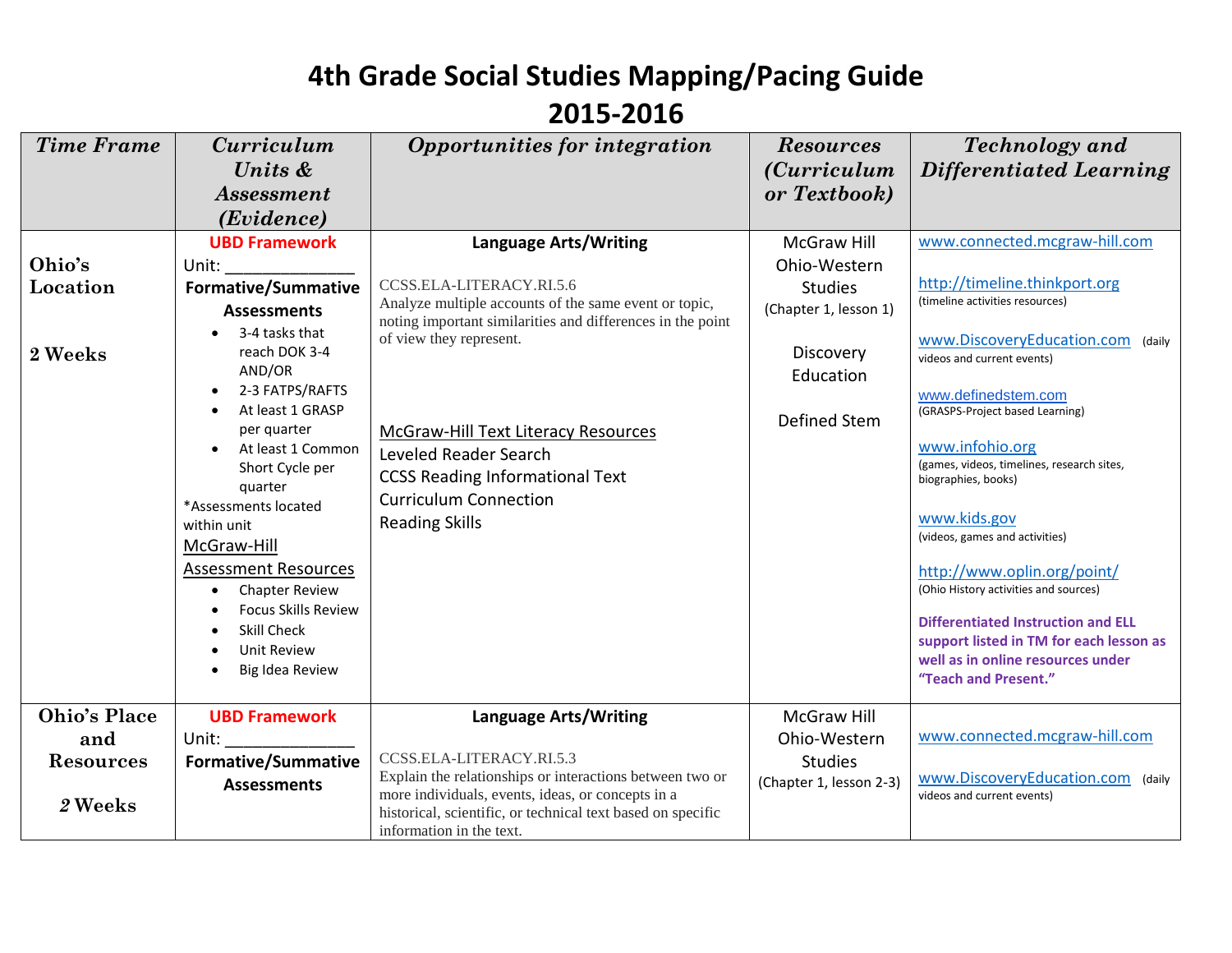|                                      | 3-4 tasks that<br>reach DOK 3-4<br>AND/OR<br>2-3 FATPS/RAFTS<br>At least 1 GRASP<br>per quarter<br>At least 1 Common<br>Short Cycle per<br>quarter<br>*Assessments located<br>within unit<br>McGraw-Hill<br><b>Assessment Resources</b><br><b>Chapter Review</b><br>$\bullet$<br><b>Focus Skills Review</b><br><b>Skill Check</b><br><b>Unit Review</b><br>Big Idea Review | McGraw-Hill Text Literacy Resources<br>Leveled Reader Search<br><b>CCSS Reading Informational Text</b><br><b>Curriculum Connection</b><br><b>Reading Skills</b>                                                                                                                                                                                                                                                                                                                                                                                                       | Discovery<br>Education<br>Defined Stem                                                                                    | www.definedstem.com<br>(GRASPS-Project based Learning)<br>www.infohio.org<br>(games, videos, timelines, research sites,<br>biographies, books)<br>www.kids.gov<br>(videos, games and activities)<br>http://teachinghistory.org/<br>(maps, primary sources, lesson plans,)<br>http://sheg.stanford.edu/<br>(Thinking Like A Historian, primary sources)<br><b>Differentiated Instruction and ELL</b><br>support listed in TM for each lesson as<br>well as in online resources under<br>"Teach and Present." |
|--------------------------------------|----------------------------------------------------------------------------------------------------------------------------------------------------------------------------------------------------------------------------------------------------------------------------------------------------------------------------------------------------------------------------|-----------------------------------------------------------------------------------------------------------------------------------------------------------------------------------------------------------------------------------------------------------------------------------------------------------------------------------------------------------------------------------------------------------------------------------------------------------------------------------------------------------------------------------------------------------------------|---------------------------------------------------------------------------------------------------------------------------|-------------------------------------------------------------------------------------------------------------------------------------------------------------------------------------------------------------------------------------------------------------------------------------------------------------------------------------------------------------------------------------------------------------------------------------------------------------------------------------------------------------|
| <b>Regions of</b><br>Ohio<br>2 weeks | <b>UBD Framework</b><br>Unit:<br><b>Formative/Summative</b><br><b>Assessments</b><br>3-4 tasks that<br>reach DOK 3-4<br>AND/OR<br>2-3 FATPS/RAFTS<br>At least 1 GRASP<br>$\bullet$<br>per quarter<br>At least 1 Common<br>Short Cycle per<br>quarter<br>*Assessments located<br>within unit                                                                                | <b>Language Arts/Writing</b><br>CCSS.ELA-LITERACY.RI.5.2<br>Determine two or more main ideas of a text and explain<br>how they are supported by key details; summarize the<br>text.<br>CCSS.ELA-LITERACY.RI.5.3<br>Explain the relationships or interactions between two or<br>more individuals, events, ideas, or concepts in a<br>historical, scientific, or technical text based on specific<br>information in the text.<br>McGraw-Hill Text Literacy Resources<br>Leveled Reader Search<br><b>CCSS Reading Informational Text</b><br><b>Curriculum Connection</b> | <b>McGraw Hill</b><br>Ohio-Western<br><b>Studies</b><br>(Chapter 2, lesson 1-2)<br>Discovery<br>Education<br>Defined Stem | www.connected.mcgraw-hill.com<br>www.DiscoveryEducation.com (daily<br>videos and current events)<br>www.definedstem.com<br>(GRASPS-Project based Learning)<br>www.infohio.org<br>(games, videos, timelines, research sites,<br>biographies, books)<br>www.kids.gov<br>(videos, games and activities)                                                                                                                                                                                                        |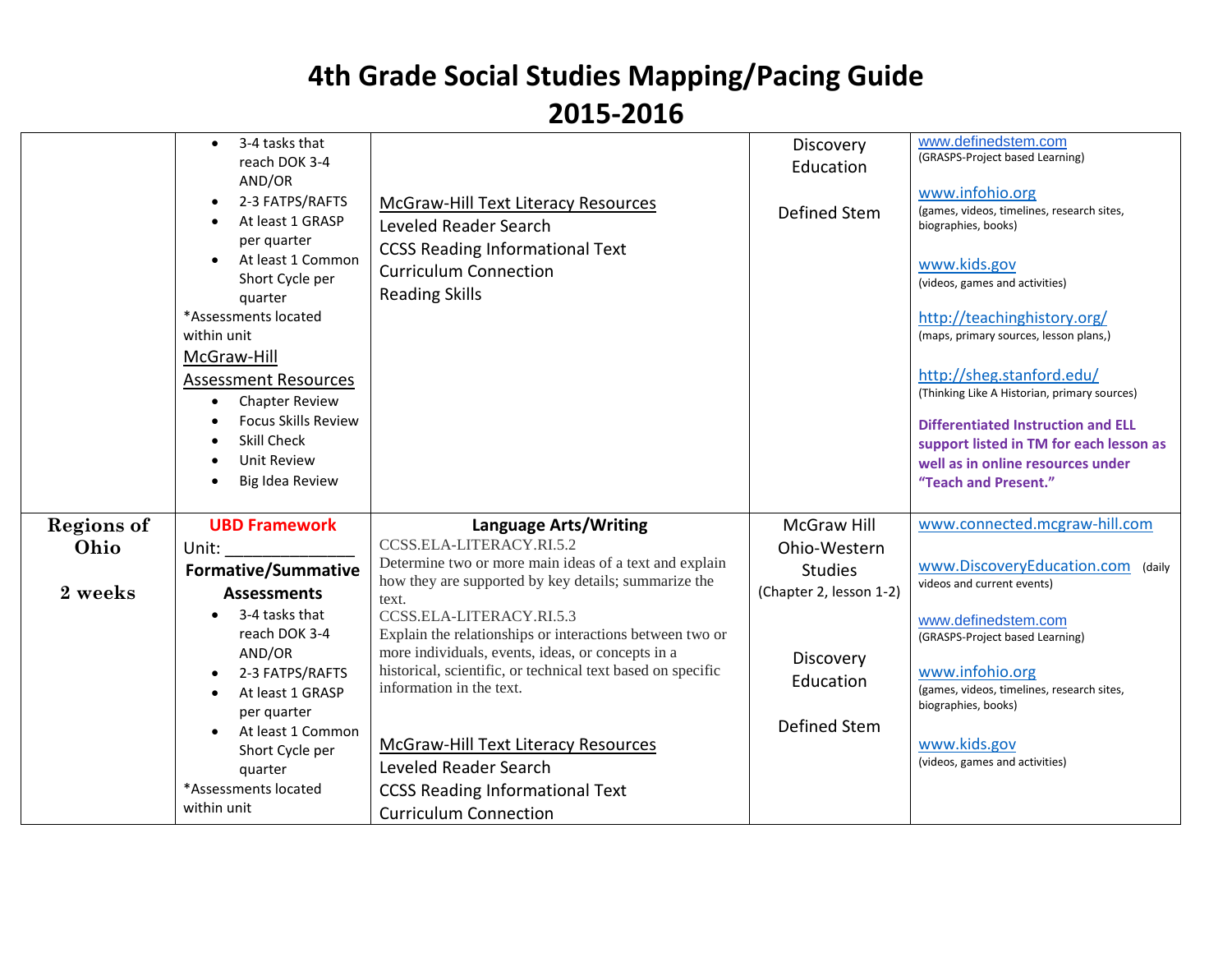|             | McGraw-Hill<br><b>Assessment Resources</b><br><b>Chapter Review</b><br>$\bullet$<br><b>Focus Skills Review</b><br>Skill Check<br><b>Unit Review</b><br>Big Idea Review                                                                                                                                                                                              | <b>Reading Skills</b>                                                                                                                                                                                                                                                                                                                                                       |                                        | http://www.loc.gov/teachers/using<br>primarysources/guides.html (Primary<br>sources, activities, lesson plans)<br>http://www.oplin.org/point/<br>(prehistoric info for students)<br><b>Differentiated Instruction and ELL</b><br>support listed in TM for each lesson as<br>well as in online resources under<br>"Teach and Present."                                                                                                                                                                |
|-------------|---------------------------------------------------------------------------------------------------------------------------------------------------------------------------------------------------------------------------------------------------------------------------------------------------------------------------------------------------------------------|-----------------------------------------------------------------------------------------------------------------------------------------------------------------------------------------------------------------------------------------------------------------------------------------------------------------------------------------------------------------------------|----------------------------------------|------------------------------------------------------------------------------------------------------------------------------------------------------------------------------------------------------------------------------------------------------------------------------------------------------------------------------------------------------------------------------------------------------------------------------------------------------------------------------------------------------|
| The         | <b>UBD Framework</b>                                                                                                                                                                                                                                                                                                                                                | CCSS.ELA-LITERACY.RI.5.2                                                                                                                                                                                                                                                                                                                                                    | <b>McGraw Hill</b>                     | www.connected.mcgraw-hill.com                                                                                                                                                                                                                                                                                                                                                                                                                                                                        |
| Environment | Unit:                                                                                                                                                                                                                                                                                                                                                               | Determine two or more main ideas of a text and explain<br>how they are supported by key details; summarize the                                                                                                                                                                                                                                                              | Ohio-Western                           |                                                                                                                                                                                                                                                                                                                                                                                                                                                                                                      |
|             | <b>Formative/Summative</b>                                                                                                                                                                                                                                                                                                                                          | text.                                                                                                                                                                                                                                                                                                                                                                       | <b>Studies</b>                         | www.DiscoveryEducation.com (daily<br>videos and current events)                                                                                                                                                                                                                                                                                                                                                                                                                                      |
| 2 weeks     | <b>Assessments</b>                                                                                                                                                                                                                                                                                                                                                  | CCSS.ELA-LITERACY.RI.5.3                                                                                                                                                                                                                                                                                                                                                    | (Chapter 2, lesson 3)                  |                                                                                                                                                                                                                                                                                                                                                                                                                                                                                                      |
|             | 3-4 tasks that<br>reach DOK 3-4<br>AND/OR<br>2-3 FATPS/RAFTS<br>At least 1 GRASP<br>per quarter<br>At least 1 Common<br>Short Cycle per<br>quarter<br>*Assessments located<br>within unit<br>McGraw-Hill<br><b>Assessment Resources</b><br><b>Chapter Review</b><br>$\bullet$<br><b>Focus Skills Review</b><br><b>Skill Check</b><br>Unit Review<br>Big Idea Review | Explain the relationships or interactions between two or<br>more individuals, events, ideas, or concepts in a<br>historical, scientific, or technical text based on specific<br>information in the text.<br>McGraw-Hill Text Literacy Resources<br>Leveled Reader Search<br><b>CCSS Reading Informational Text</b><br><b>Curriculum Connection</b><br><b>Reading Skills</b> | Discovery<br>Education<br>Defined Stem | www.definedstem.com<br>(GRASPS-Project based Learning)<br>www.infohio.org<br>(games, videos, timelines, research sites,<br>biographies, books)<br>www.kids.gov<br>(videos, games and activities)<br>http://sheg.stanford.edu/<br>(Thinking Like A Historian, primary sources)<br>http://www.oplin.org/point/<br>(prehistoric info for students)<br><b>Differentiated Instruction and ELL</b><br>support listed in TM for each lesson as<br>well as in online resources under<br>"Teach and Present." |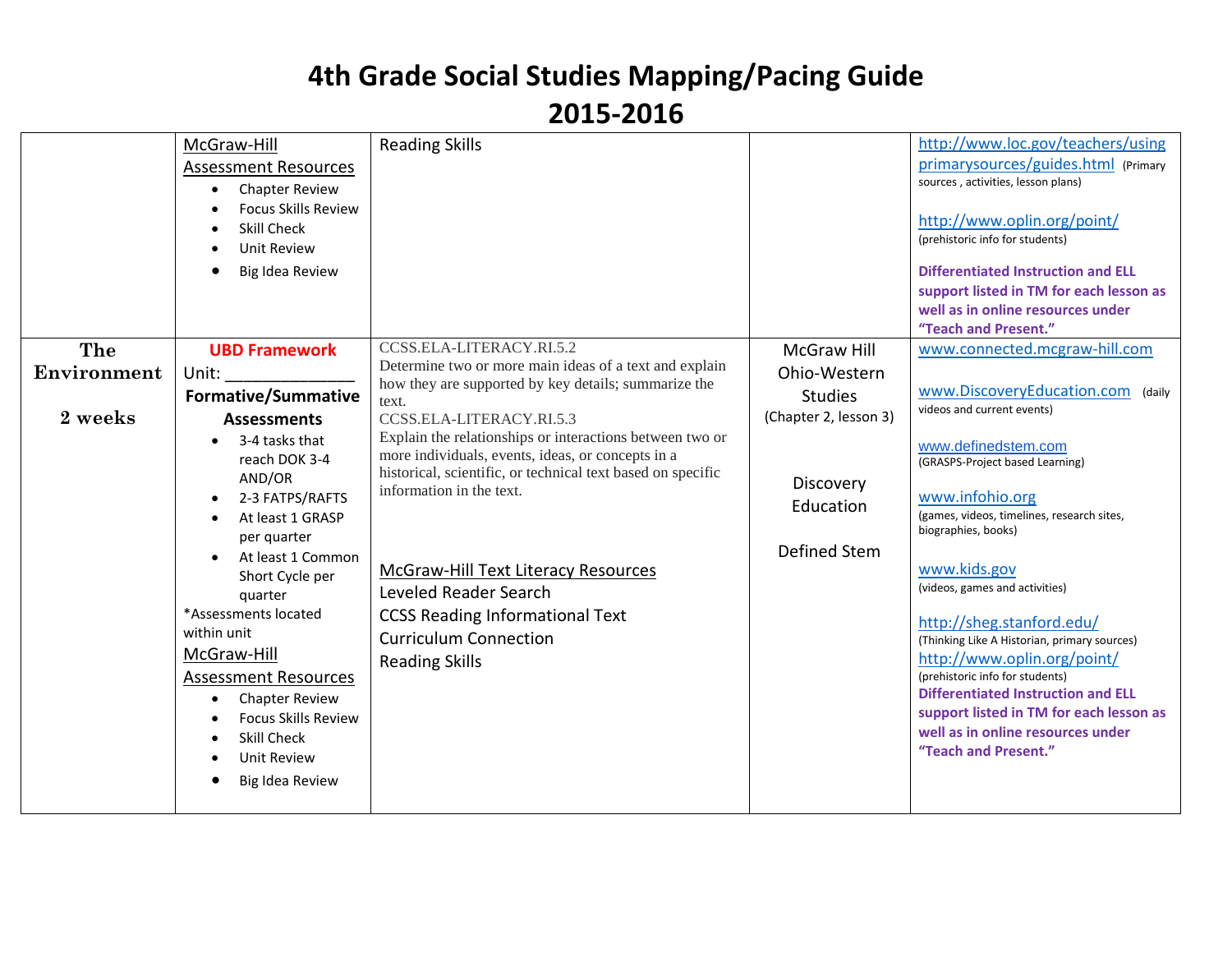| Topics &          | <b>History</b>                                                                                                                                                                                                              |
|-------------------|-----------------------------------------------------------------------------------------------------------------------------------------------------------------------------------------------------------------------------|
| <b>Standards</b>  | 1. The order of significant events in Ohio and the United States can be shown on a timeline.                                                                                                                                |
|                   | Primary and secondary sources can be used to create historical narratives.<br>2.                                                                                                                                            |
|                   | Various groups of people have lived in Ohio over time including prehistoric and historic American Indians, migrating settlers and                                                                                           |
|                   | immigrants. Interactions among these groups have resulted in both cooperation and conflict.                                                                                                                                 |
| <b>Quarter 2</b>  | 4. The 13 colonies came together around a common cause of liberty and justice, uniting to fight for independence during the American                                                                                        |
|                   | Revolution and to form a new nation.                                                                                                                                                                                        |
|                   | Geography                                                                                                                                                                                                                   |
| <b>Early Ohio</b> | 12. People have modified the environment since prehistoric times. There are both positive and negative consequences for modifying the                                                                                       |
|                   | environment in Ohio and the United States.                                                                                                                                                                                  |
| Unit $2$          | <b>Government</b>                                                                                                                                                                                                           |
|                   | 15. Individuals have a variety of opportunities to participate in and influence their state and national government. Citizens have both                                                                                     |
|                   | rights and responsibilities in Ohio and the United States.                                                                                                                                                                  |
|                   | 16. Civic participation requires individuals to make informed and reasoned decisions by accessing and using information effectively.                                                                                        |
|                   | 17. Effective participants in a democratic society engage in compromise.                                                                                                                                                    |
|                   | 18. Laws can protect rights, provide benefits and assign responsibilities.<br>19. The U.S. Constitution establishes a system of limited government and protects citizens' rights; five of these rights are addressed in the |
|                   | First Amendment.                                                                                                                                                                                                            |
|                   | 20. A constitution is a written plan for government. Democratic constitutions provide the framework for government in Ohio and the                                                                                          |
|                   | United States.                                                                                                                                                                                                              |
|                   | 21. The Ohio Constitution and the U.S. Constitution separate the major responsibilities of government among three branches.                                                                                                 |
|                   |                                                                                                                                                                                                                             |
|                   | <b>Economics</b>                                                                                                                                                                                                            |
|                   | 22. Tables and charts help people to understand information and issues. Tables organize information in columns and rows.                                                                                                    |
|                   | Charts organize information in a variety of visual formats (pictures, diagrams, graphs).                                                                                                                                    |
|                   |                                                                                                                                                                                                                             |
|                   |                                                                                                                                                                                                                             |
|                   |                                                                                                                                                                                                                             |
|                   |                                                                                                                                                                                                                             |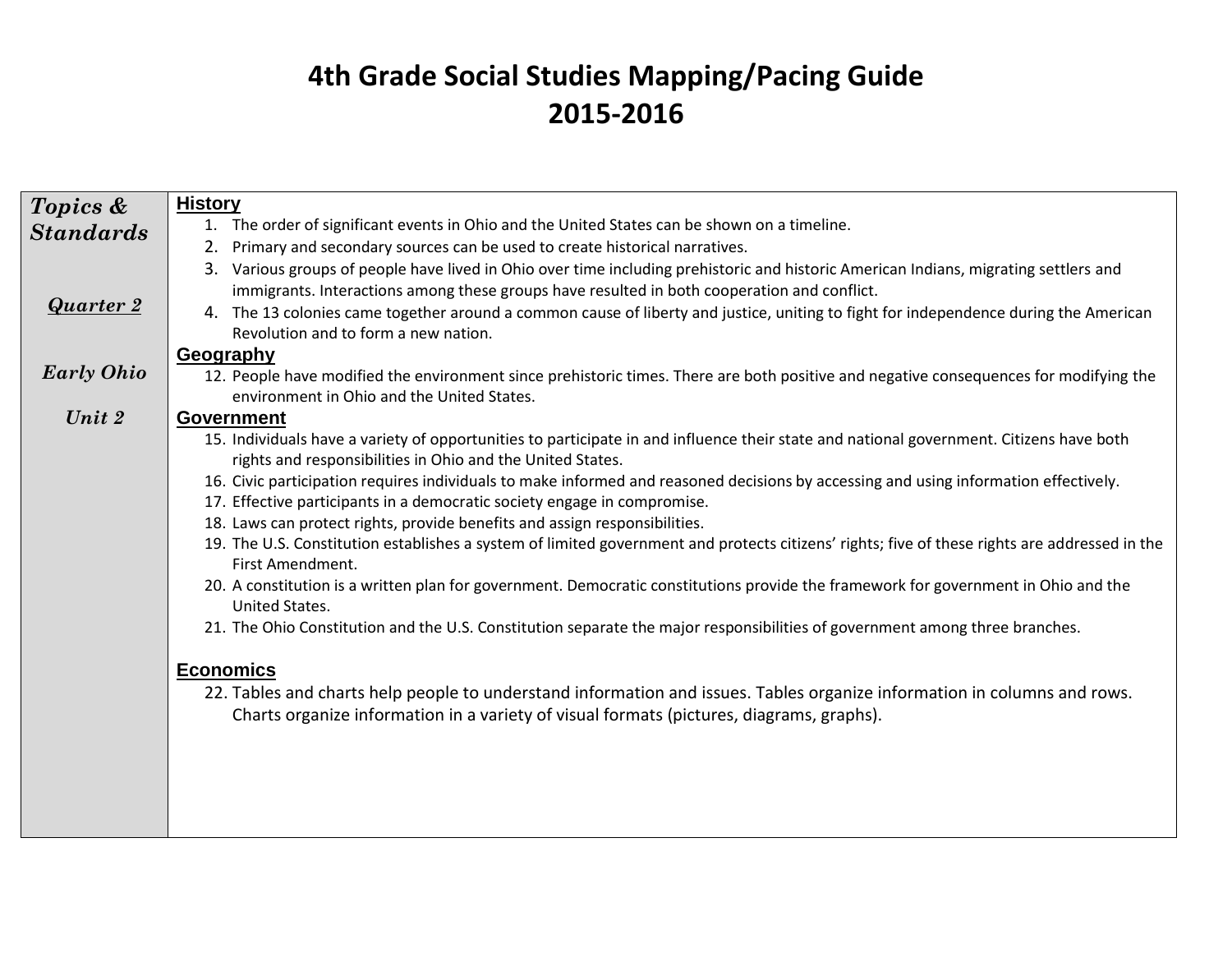| <b>Time Frame</b> | Curriculum Units &               | Opportunities for integration                                                              | <b>Resources</b>      | <b>Technology</b> and                                         |
|-------------------|----------------------------------|--------------------------------------------------------------------------------------------|-----------------------|---------------------------------------------------------------|
|                   | <b>Assessment</b>                |                                                                                            | <i>(Curriculum</i> )  | <b>Differentiated</b>                                         |
|                   | (Evidence)                       |                                                                                            | or Textbook)          | Learning                                                      |
| Ohio's            | <b>UBD Framework</b>             | <b>Language Arts/Writing</b>                                                               | <b>McGraw Hill</b>    | www.googleearth.com                                           |
| <b>Earliest</b>   | Unit:                            | CCSS.ELA-LITERACY.RI.5.5                                                                   | Ohio-Western          |                                                               |
| People            | <b>Formative/Summative</b>       | Compare and contrast the overall structure (e.g.,<br>chronology, comparison, cause/effect, | <b>Studies</b>        | www.connected.mcgraw-                                         |
|                   | <b>Assessments</b>               | problem/solution) of events, ideas, concepts, or                                           |                       | hill.com                                                      |
| 2 Weeks           | 3-4 tasks that reach DOK         | information in two or more texts.                                                          | (Chapter 3, lesson 1- |                                                               |
|                   | 3-4 AND/OR                       |                                                                                            | 2)                    | www.DiscoveryEducation.co                                     |
|                   | 2-3 FATPS/RAFTS<br>$\bullet$     |                                                                                            |                       | m (daily videos and current events)                           |
|                   | At least 1 GRASP per<br>quarter  |                                                                                            | Discovery             | www.definedstem.com                                           |
|                   | At least 1 Common Short          | <b>McGraw-Hill Text Literacy Resources</b>                                                 | Education             | (GRASPS-Project based Learning)                               |
|                   | Cycle per quarter                | Leveled Reader Search                                                                      |                       |                                                               |
|                   | *Assessments located within unit | <b>CCSS Reading Informational Text</b>                                                     | Defined Stem          | www.infohio.org<br>(games, videos, timelines, research sites, |
|                   | McGraw-Hill Assessment           | <b>Curriculum Connection</b>                                                               |                       | biographies, books)                                           |
|                   | Resources                        | <b>Reading Skills</b>                                                                      |                       |                                                               |
|                   | <b>Chapter Review</b>            |                                                                                            |                       | www.kids.gov                                                  |
|                   | <b>Focus Skills Review</b>       |                                                                                            |                       | (videos, games and activities)                                |
|                   | Skill Check                      |                                                                                            |                       | Differentiated Instruction and                                |
|                   | Unit Review                      |                                                                                            |                       | <b>ELL support listed in TM for</b>                           |
|                   | Big Idea Review                  |                                                                                            |                       | each lesson as well as in online                              |
|                   |                                  |                                                                                            |                       | resources under "Teach and<br>Present."                       |
|                   |                                  |                                                                                            |                       |                                                               |
| <b>New Groups</b> | <b>UBD Framework</b>             | <b>Language Arts/Writing</b>                                                               | <b>McGraw Hill</b>    |                                                               |
| Arrive            | Unit:                            | CCSS.ELA-LITERACY.RI.5.6                                                                   | Ohio-Western          | www.connected.mcgraw-                                         |
|                   | <b>Formative/Summative</b>       | Analyze multiple accounts of the same event or topic,                                      | <b>Studies</b>        | hill.com                                                      |
|                   | <b>Assessments</b>               | noting important similarities and differences in the<br>point of view they represent.      | (Chapter 3, lesson 3) |                                                               |
|                   | 3-4 tasks that reach DOK         |                                                                                            |                       | www.DiscoveryEducation.co                                     |
| 2 Weeks           | 3-4 AND/OR                       |                                                                                            |                       | m (daily videos and current events)                           |
|                   |                                  |                                                                                            |                       |                                                               |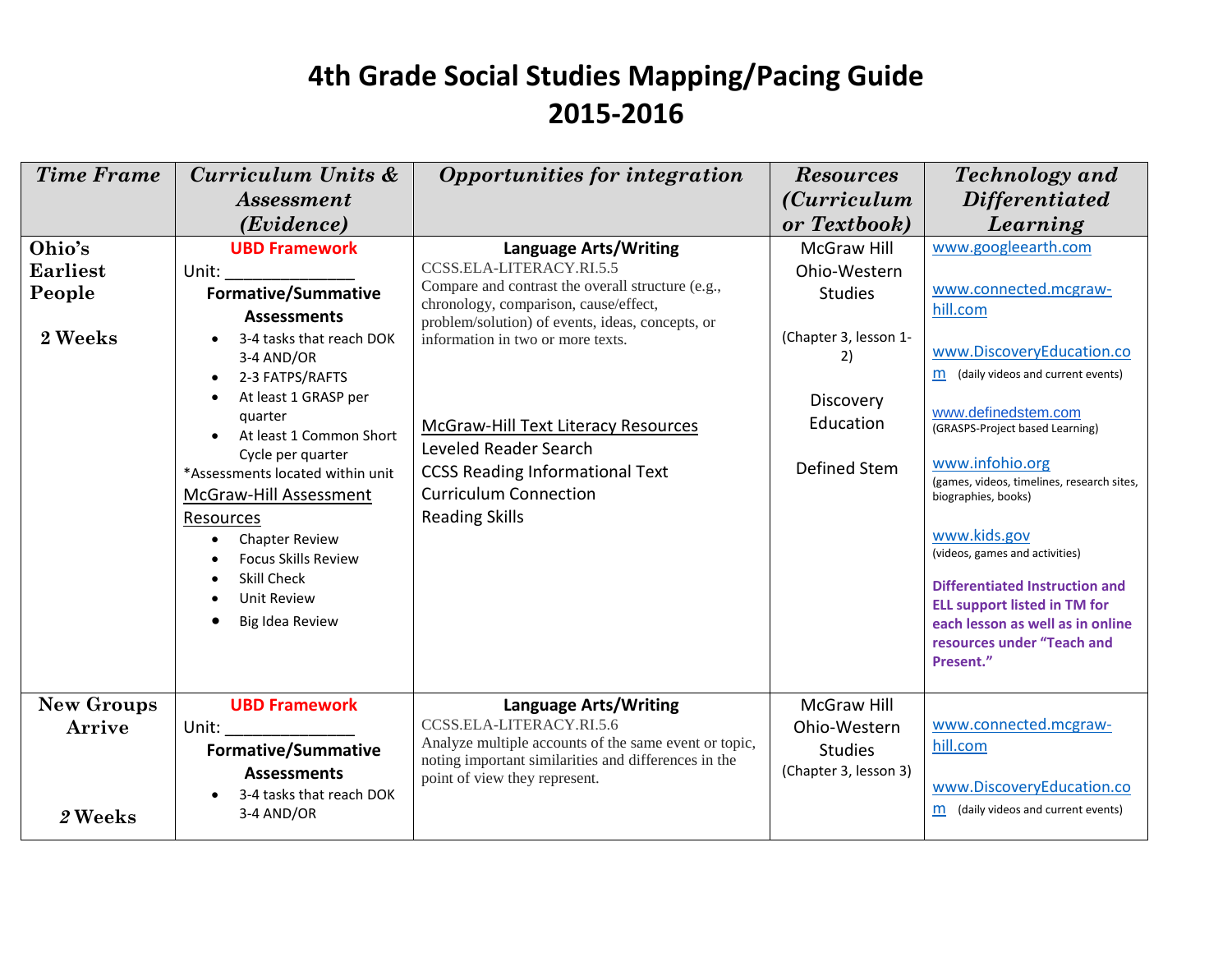|                                     | 2-3 FATPS/RAFTS<br>$\bullet$<br>At least 1 GRASP per<br>quarter<br>At least 1 Common Short<br>Cycle per quarter<br>*Assessments located within unit<br><b>McGraw-Hill Assessment</b><br>Resources<br><b>Chapter Review</b><br><b>Focus Skills Review</b><br>Skill Check<br><b>Unit Review</b><br>Big Idea Review | <b>McGraw-Hill Text Literacy Resources</b><br>Leveled Reader Search<br><b>CCSS Reading Informational Text</b><br><b>Curriculum Connection</b><br><b>Reading Skills</b>                                                                                                                                                                                                                                                                                                                    | Discovery<br>Education<br>Defined Stem                                                                                         | www.definedstem.com<br>(GRASPS-Project based Learning)<br>www.infohio.org<br>(games, videos, timelines, research sites,<br>biographies, books)<br>www.kids.gov<br>(videos, games and activities)<br>http://sheg.stanford.edu/<br>(Thinking Like A Historian, primary<br>sources)<br><b>Differentiated Instruction and</b><br><b>ELL support listed in TM for</b><br>each lesson as well as in online<br>resources under "Teach and<br>Present." |
|-------------------------------------|------------------------------------------------------------------------------------------------------------------------------------------------------------------------------------------------------------------------------------------------------------------------------------------------------------------|-------------------------------------------------------------------------------------------------------------------------------------------------------------------------------------------------------------------------------------------------------------------------------------------------------------------------------------------------------------------------------------------------------------------------------------------------------------------------------------------|--------------------------------------------------------------------------------------------------------------------------------|-------------------------------------------------------------------------------------------------------------------------------------------------------------------------------------------------------------------------------------------------------------------------------------------------------------------------------------------------------------------------------------------------------------------------------------------------|
| American<br>Revolution<br>2-3 weeks | <b>UBD Framework</b><br>Unit: Multiple Viewpoints<br>May Cause Conflict<br><b>Under Construction</b><br><b>Great Work Coming</b><br><b>Formative/Summative</b><br><b>Assessments</b><br>3-4 tasks that reach DOK<br>3-4 AND/OR<br>2-3 FATPS/RAFTS<br>At least 1 GRASP per<br>quarter                             | Language Arts/Writing<br>CCSS.ELA-LITERACY.RI.5.7<br>Draw on information from multiple print or digital<br>sources, demonstrating the ability to locate an answer<br>to a question quickly or to solve a problem efficiently.<br>noting important similarities and differences in the<br>point of view they represent.<br>McGraw-Hill Text Literacy Resources<br>Leveled Reader Search<br><b>CCSS Reading Informational Text</b><br><b>Curriculum Connection</b><br><b>Reading Skills</b> | <b>McGraw Hill</b><br>Ohio-Western<br><b>Studies</b><br>(Chapter 4, lesson 3)<br>Discovery<br>Education<br><b>Defined Stem</b> | www.connected.mcgraw-<br>hill.com<br>www.DiscoveryEducation.co<br>m (daily videos and current events)<br>www.definedstem.com<br>(GRASPS-Project based Learning)<br>www.infohio.org<br>(games, videos, timelines, research sites,<br>biographies, books)<br>www.kids.gov<br>(videos, games and activities)<br>www.eriecanal.org<br>(lesson plans, videos)                                                                                        |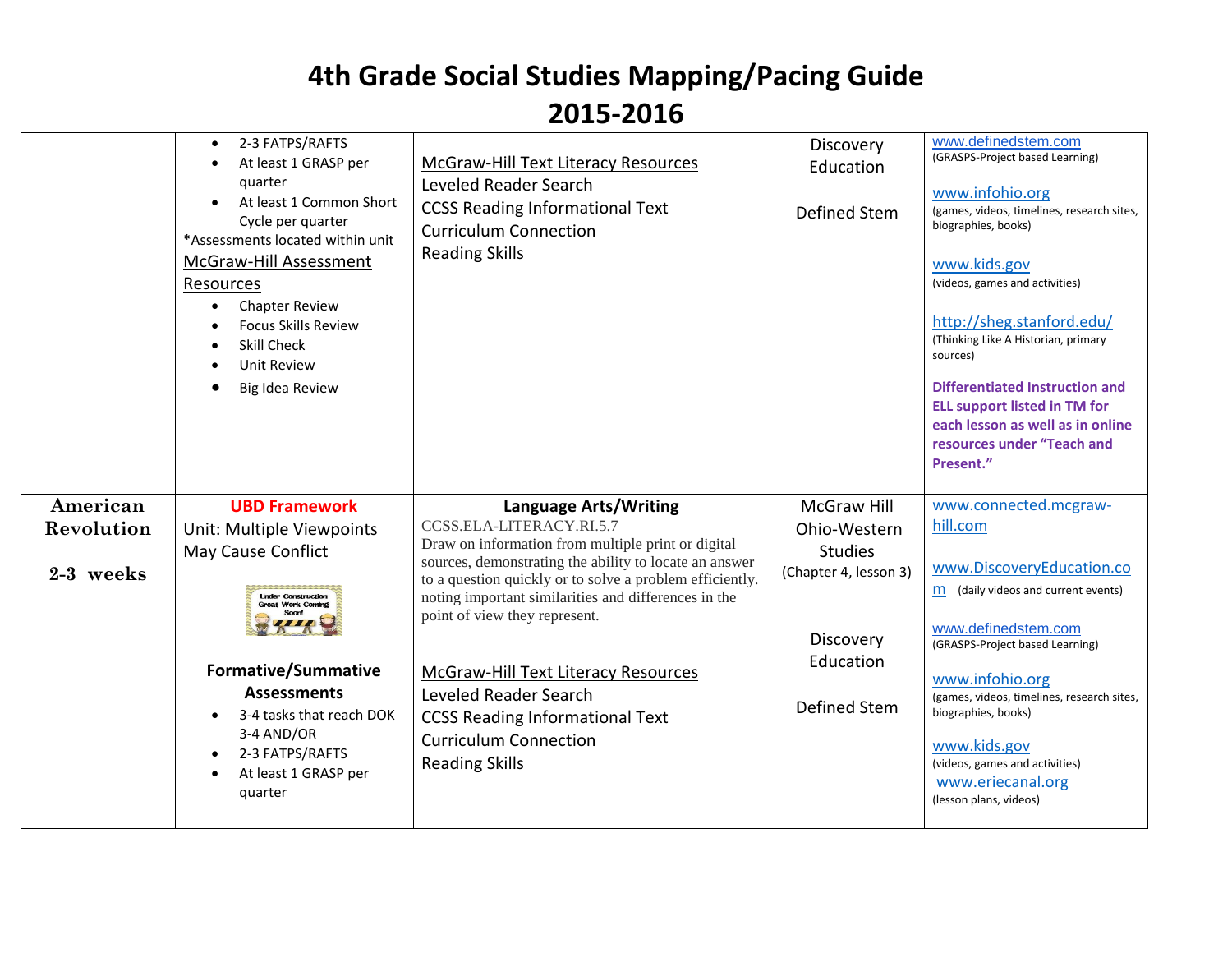|                  | At least 1 Common Short<br>$\bullet$<br>Cycle per quarter<br>*Assessments located within unit<br><b>McGraw-Hill Assessment</b><br>Resources<br><b>Chapter Review</b><br>$\bullet$<br><b>Focus Skills Review</b><br>Skill Check<br><b>Unit Review</b><br>Big Idea Review |                                                                                  |                       | <b>Differentiated Instruction and</b><br><b>ELL support listed in TM for</b><br>each lesson as well as in online<br>resources under "Teach and<br>Present." |
|------------------|-------------------------------------------------------------------------------------------------------------------------------------------------------------------------------------------------------------------------------------------------------------------------|----------------------------------------------------------------------------------|-----------------------|-------------------------------------------------------------------------------------------------------------------------------------------------------------|
| <b>Northwest</b> | <b>UBD Framework</b>                                                                                                                                                                                                                                                    | <b>Language Arts/Writing</b>                                                     | <b>McGraw Hill</b>    | www.connected.mcgraw-                                                                                                                                       |
| <b>Territory</b> | Unit:                                                                                                                                                                                                                                                                   | CCSS.ELA-LITERACY.RI.5.6                                                         | Ohio-Western          | hill.com                                                                                                                                                    |
|                  | <b>Formative/Summative</b>                                                                                                                                                                                                                                              | Analyze multiple accounts of the same event or topic,                            | <b>Studies</b>        |                                                                                                                                                             |
| 2 weeks          | <b>Assessments</b>                                                                                                                                                                                                                                                      | noting important similarities and differences in the                             | (Chapter 4, lesson 4) | www.DiscoveryEducation.co                                                                                                                                   |
|                  | 3-4 tasks that reach DOK                                                                                                                                                                                                                                                | point of view they represent.                                                    |                       | $m$ (daily videos and current events)                                                                                                                       |
|                  | 3-4 AND/OR                                                                                                                                                                                                                                                              |                                                                                  |                       |                                                                                                                                                             |
|                  | 2-3 FATPS/RAFTS<br>$\bullet$                                                                                                                                                                                                                                            | CCSS.ELA-LITERACY.RI.5.9<br>Integrate information from several texts on the same | Discovery             | www.definedstem.com<br>(GRASPS-Project based Learning)                                                                                                      |
|                  | At least 1 GRASP per<br>$\bullet$                                                                                                                                                                                                                                       | topic in order to write or speak about the subject                               | Education             |                                                                                                                                                             |
|                  | quarter                                                                                                                                                                                                                                                                 | knowledgeably.                                                                   |                       | www.infohio.org                                                                                                                                             |
|                  | At least 1 Common Short<br>$\bullet$<br>Cycle per quarter                                                                                                                                                                                                               |                                                                                  | Defined Stem          | (games, videos, timelines, research sites,<br>biographies, books)                                                                                           |
|                  | *Assessments located within unit                                                                                                                                                                                                                                        | McGraw-Hill Text Literacy Resources                                              |                       |                                                                                                                                                             |
|                  | McGraw-Hill Assessment                                                                                                                                                                                                                                                  | Leveled Reader Search                                                            |                       | www.kids.gov                                                                                                                                                |
|                  | Resources                                                                                                                                                                                                                                                               | <b>CCSS Reading Informational Text</b>                                           |                       | (videos, games and activities)                                                                                                                              |
|                  | <b>Chapter Review</b><br>$\bullet$                                                                                                                                                                                                                                      | <b>Curriculum Connection</b>                                                     |                       |                                                                                                                                                             |
|                  | <b>Focus Skills Review</b>                                                                                                                                                                                                                                              | <b>Reading Skills</b>                                                            |                       | http://sheg.stanford.edu/                                                                                                                                   |
|                  | Skill Check                                                                                                                                                                                                                                                             |                                                                                  |                       | (Thinking Like A Historian, primary<br>sources)                                                                                                             |
|                  | <b>Unit Review</b><br>$\bullet$                                                                                                                                                                                                                                         |                                                                                  |                       |                                                                                                                                                             |
|                  | Big Idea Review<br>о                                                                                                                                                                                                                                                    |                                                                                  |                       | Differentiated Instruction and                                                                                                                              |
|                  |                                                                                                                                                                                                                                                                         |                                                                                  |                       | <b>ELL support listed in TM for</b>                                                                                                                         |
|                  |                                                                                                                                                                                                                                                                         |                                                                                  |                       | each lesson as well as in online                                                                                                                            |
|                  |                                                                                                                                                                                                                                                                         |                                                                                  |                       | resources under "Teach and                                                                                                                                  |
|                  |                                                                                                                                                                                                                                                                         |                                                                                  |                       | Present."                                                                                                                                                   |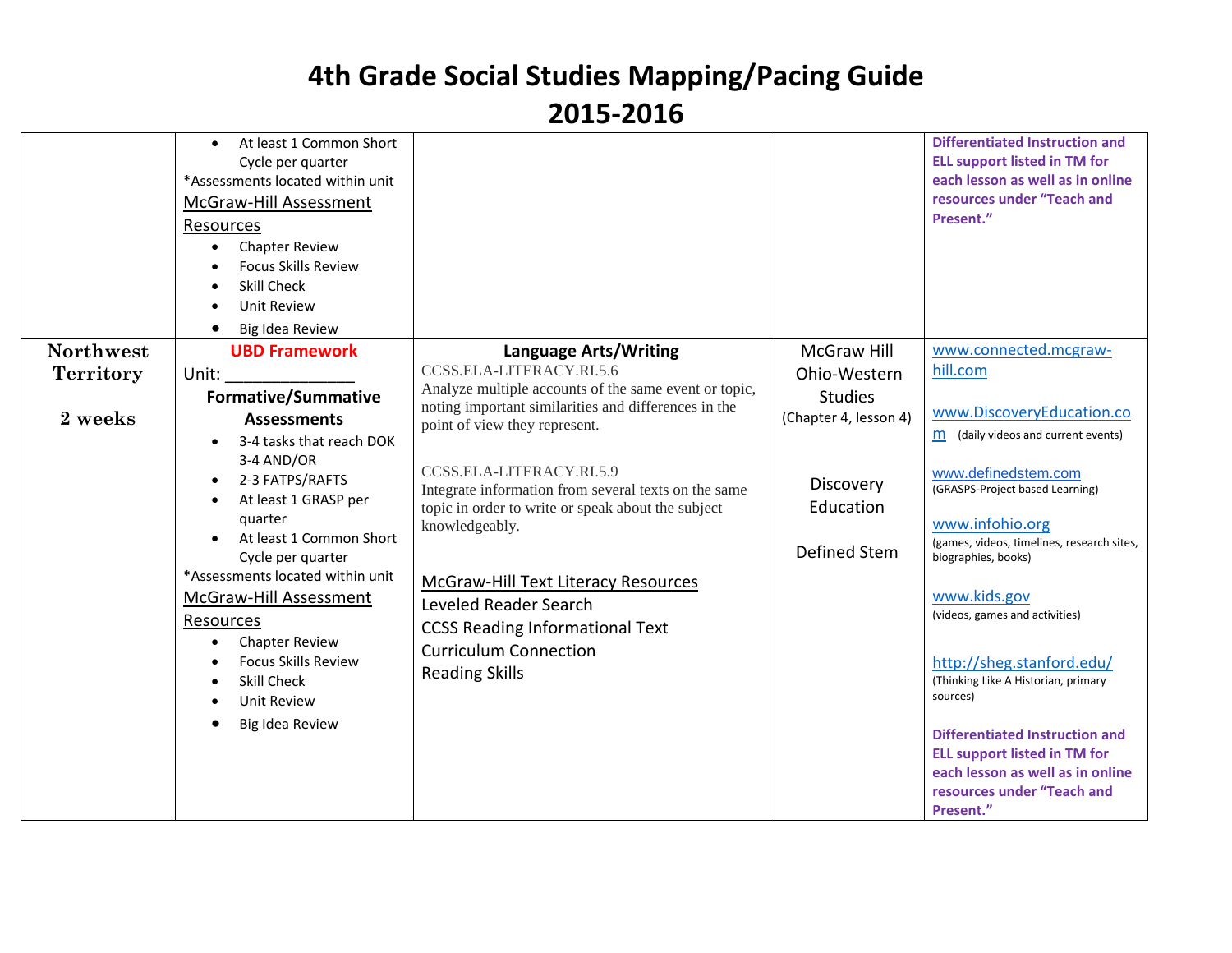| Topics &         | <b>History</b>                                                                                                                                                                                                                      |
|------------------|-------------------------------------------------------------------------------------------------------------------------------------------------------------------------------------------------------------------------------------|
| <b>Standards</b> | 1. The order of significant events in Ohio and the United States can be shown on a timeline.                                                                                                                                        |
|                  | Primary and secondary sources can be used to create historical narratives.<br>2.                                                                                                                                                    |
| <b>Quarter 3</b> | 3. Various groups of people have lived in Ohio over time including prehistoric and historic American Indians, migrating settlers and<br>immigrants. Interactions among these groups have resulted in both cooperation and conflict. |
| <b>Statehood</b> | 4. The Northwest Ordinance established a process for the creation of new states and specified democratic ideals to be incorporated<br>in the states of the Northwest Territory                                                      |
| Unit 3           | Geography                                                                                                                                                                                                                           |
|                  | 12. People have modified the environment since prehistoric times. There are both positive and negative consequences for modifying<br>the environment in Ohio and the United States.                                                 |
|                  | <b>Government</b>                                                                                                                                                                                                                   |
|                  | 15. Individuals have a variety of opportunities to participate in and influence their state and national government. Citizens have both<br>rights and responsibilities in Ohio and the United States.                               |
|                  | 16. Civic participation requires individuals to make informed and reasoned decisions by accessing and using information effectively.<br>17. Effective participants in a democratic society engage in compromise.                    |
|                  | 18. Laws can protect rights, provide benefits and assign responsibilities.                                                                                                                                                          |
|                  | 19. The U.S. Constitution establishes a system of limited government and protects citizens' rights; five of these rights are addressed in<br>the First Amendment.                                                                   |
|                  | 20. A constitution is a written plan for government. Democratic constitutions provide the framework for government in Ohio and the<br>United States.                                                                                |
|                  | 21. The Ohio Constitution and the U.S. Constitution separate the major responsibilities of government among three branches.                                                                                                         |
|                  | <b>Economics</b>                                                                                                                                                                                                                    |
|                  | 22. Tables and charts help people to understand information and issues. Tables organize information in columns and rows.<br>Charts organize information in a variety of visual formats (pictures, diagrams, graphs).                |
|                  |                                                                                                                                                                                                                                     |
|                  |                                                                                                                                                                                                                                     |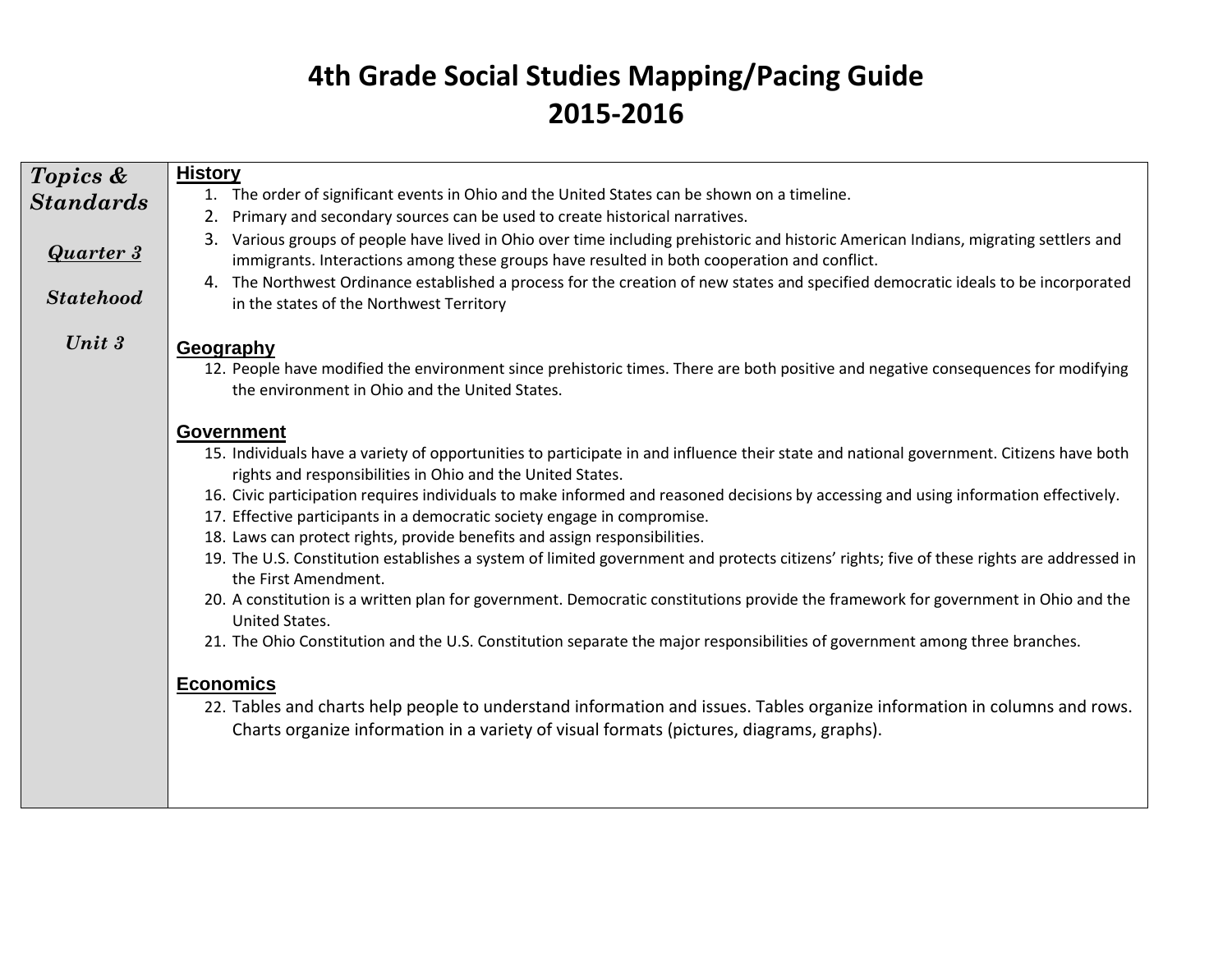| <b>Time Frame</b>  | <b>Curriculum Units</b>                                                                                                                                                                                                        | Opportunities for integration                                                                                               | <b>Resources</b>      | <b>Technology</b> and                                  |
|--------------------|--------------------------------------------------------------------------------------------------------------------------------------------------------------------------------------------------------------------------------|-----------------------------------------------------------------------------------------------------------------------------|-----------------------|--------------------------------------------------------|
|                    | & Assessment                                                                                                                                                                                                                   |                                                                                                                             | <i>(Curriculum</i> )  | <i>Differentiated</i>                                  |
|                    | ( <i>Evidence</i> )                                                                                                                                                                                                            |                                                                                                                             | or Textbook)          | Learning                                               |
|                    | <b>UBD Framework</b>                                                                                                                                                                                                           | <b>Language Arts/Writing</b>                                                                                                | <b>McGraw Hill</b>    | www.connected.mcgraw-                                  |
| Ohio               | Unit: and the state of the state of the state of the state of the state of the state of the state of the state                                                                                                                 |                                                                                                                             | Ohio-Western          | hill.com                                               |
| <b>Statehood</b>   | <b>Formative/Summative</b>                                                                                                                                                                                                     | CCSS.ELA-LITERACY.RI.5.7                                                                                                    | <b>Studies</b>        |                                                        |
|                    | <b>Assessments</b>                                                                                                                                                                                                             | Draw on information from multiple print or digital sources,<br>demonstrating the ability to locate an answer to a question  | (Chapter 5 lesson 1-  | www.DiscoveryEducation                                 |
| 2 Weeks            | 3-4 tasks that reach<br>DOK 3-4 AND/OR                                                                                                                                                                                         | quickly or to solve a problem efficiently.                                                                                  | 2)                    | (daily videos and current<br>.com<br>events)           |
|                    | 2-3 FATPS/RAFTS<br>$\bullet$                                                                                                                                                                                                   |                                                                                                                             |                       | www.definedstem.com                                    |
|                    | At least 1 GRASP per                                                                                                                                                                                                           |                                                                                                                             | Discovery             | (GRASPS-Project based Learning)                        |
|                    | quarter                                                                                                                                                                                                                        | <b>McGraw-Hill Text Literacy Resources</b>                                                                                  | Education             |                                                        |
|                    | At least 1 Common<br>$\bullet$<br>Short Cycle per quarter                                                                                                                                                                      | Leveled Reader Search                                                                                                       |                       | www.infohio.org<br>(games, videos, timelines, research |
|                    | *Assessments located within                                                                                                                                                                                                    | <b>CCSS Reading Informational Text</b>                                                                                      | Defined Stem          | sites, biographies, books)                             |
|                    | unit                                                                                                                                                                                                                           | <b>Curriculum Connection</b>                                                                                                |                       |                                                        |
|                    | <b>McGraw-Hill Assessment</b>                                                                                                                                                                                                  | <b>Reading Skills</b>                                                                                                       |                       | www.kids.gov<br>(videos, games and activities)         |
|                    | Resources                                                                                                                                                                                                                      |                                                                                                                             |                       |                                                        |
|                    | <b>Chapter Review</b>                                                                                                                                                                                                          |                                                                                                                             |                       | http://edsitement.neh.go                               |
|                    | <b>Focus Skills Review</b><br><b>Skill Check</b>                                                                                                                                                                               |                                                                                                                             |                       | $V$ (Lesson plans, videos, student                     |
|                    | Unit Review                                                                                                                                                                                                                    |                                                                                                                             |                       | resources)                                             |
|                    | Big Idea Review                                                                                                                                                                                                                |                                                                                                                             |                       | <b>Differentiated Instruction</b>                      |
|                    |                                                                                                                                                                                                                                |                                                                                                                             |                       | and ELL support listed in                              |
|                    |                                                                                                                                                                                                                                |                                                                                                                             |                       | TM for each lesson as well                             |
|                    |                                                                                                                                                                                                                                |                                                                                                                             |                       | as in online resources<br>under "Teach and Present."   |
|                    |                                                                                                                                                                                                                                |                                                                                                                             |                       |                                                        |
| <b>War of 1812</b> | <b>UBD Framework</b>                                                                                                                                                                                                           | <b>Language Arts/Writing</b>                                                                                                | McGraw Hill           | www.connected.mcgraw-                                  |
|                    | Unit: the contract of the contract of the contract of the contract of the contract of the contract of the contract of the contract of the contract of the contract of the contract of the contract of the contract of the cont |                                                                                                                             | Ohio-Western          | hill.com                                               |
| 2 Weeks            | <b>Formative/Summative</b>                                                                                                                                                                                                     | CCSS.ELA-LITERACY.RI.5.6                                                                                                    | <b>Studies</b>        |                                                        |
|                    | <b>Assessments</b>                                                                                                                                                                                                             | Analyze multiple accounts of the same event or topic, noting<br>important similarities and differences in the point of view | (Chapter 5, lesson 3) |                                                        |
|                    |                                                                                                                                                                                                                                | they represent.                                                                                                             |                       |                                                        |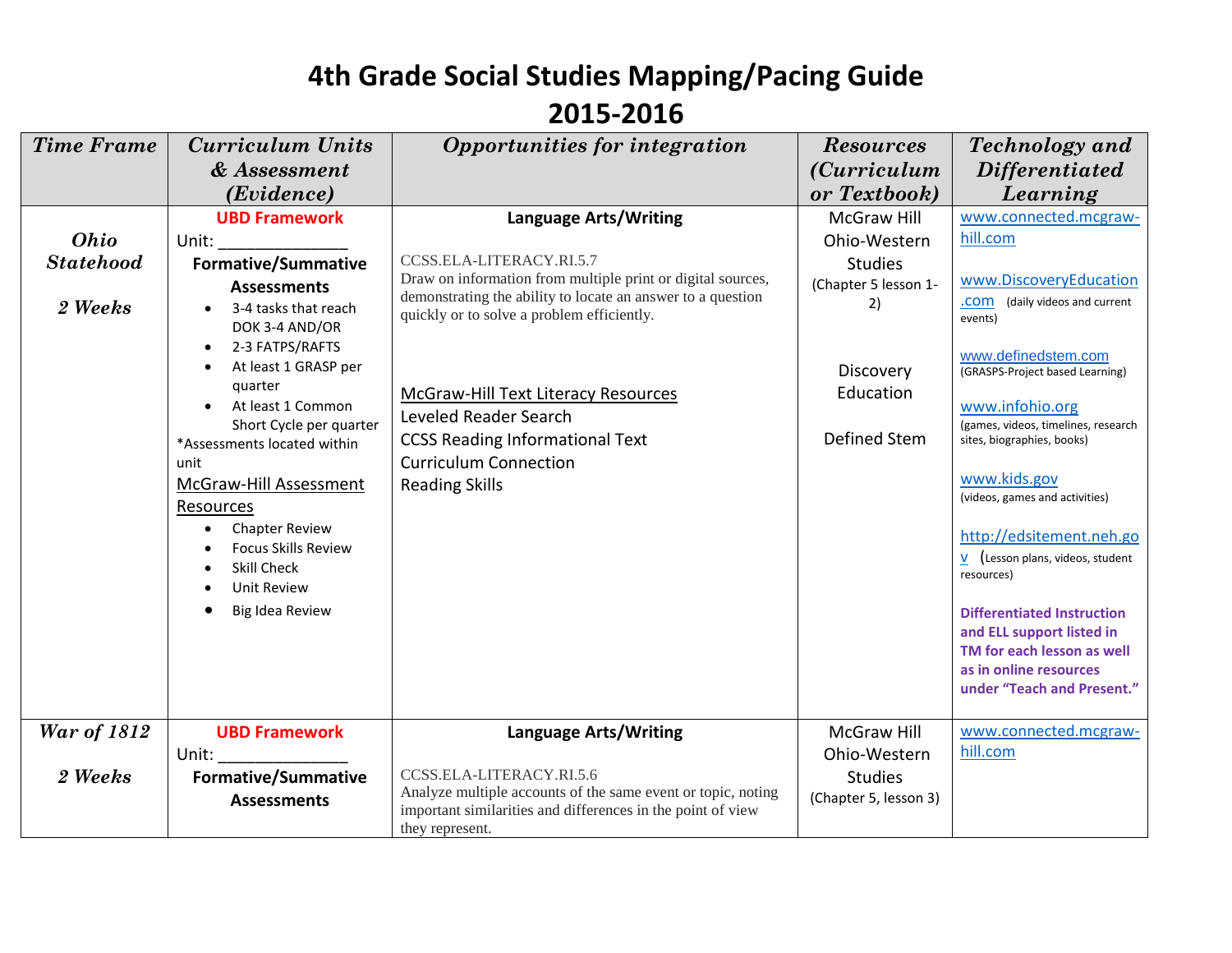|              | 3-4 tasks that reach<br>DOK 3-4 AND/OR<br>2-3 FATPS/RAFTS<br>$\bullet$<br>At least 1 GRASP per<br>quarter<br>At least 1 Common<br>Short Cycle per quarter<br>*Assessments located within<br>unit<br>McGraw-Hill Assessment<br>Resources<br><b>Chapter Review</b><br><b>Focus Skills Review</b><br><b>Skill Check</b><br><b>Unit Review</b><br>Big Idea Review | <b>McGraw-Hill Text Literacy Resources</b><br>Leveled Reader Search<br><b>CCSS Reading Informational Text</b><br><b>Curriculum Connection</b><br><b>Reading Skills</b> | Discovery<br>Education<br>Defined Stem | www.DiscoveryEducation<br>(daily videos and current<br>.com<br>events)<br>www.definedstem.com<br>(GRASPS-Project based Learning)<br>www.infohio.org<br>(games, videos, timelines, research<br>sites, biographies, books)<br>www.kids.gov<br>(videos, games and activities)<br><b>Differentiated Instruction</b><br>and ELL support listed in<br>TM for each lesson as well<br>as in online resources<br>under "Teach and Present." |
|--------------|---------------------------------------------------------------------------------------------------------------------------------------------------------------------------------------------------------------------------------------------------------------------------------------------------------------------------------------------------------------|------------------------------------------------------------------------------------------------------------------------------------------------------------------------|----------------------------------------|------------------------------------------------------------------------------------------------------------------------------------------------------------------------------------------------------------------------------------------------------------------------------------------------------------------------------------------------------------------------------------------------------------------------------------|
| Transportati | <b>UBD Framework</b>                                                                                                                                                                                                                                                                                                                                          | <b>Language Arts/Writing</b>                                                                                                                                           | <b>McGraw Hill</b>                     | www.connected.mcgraw-                                                                                                                                                                                                                                                                                                                                                                                                              |
| on           | Unit:                                                                                                                                                                                                                                                                                                                                                         |                                                                                                                                                                        | Ohio-Western                           | hill.com                                                                                                                                                                                                                                                                                                                                                                                                                           |
|              | <b>Formative/Summative</b>                                                                                                                                                                                                                                                                                                                                    | CCSS.ELA-LITERACY.RI.5.4                                                                                                                                               | <b>Studies</b>                         |                                                                                                                                                                                                                                                                                                                                                                                                                                    |
| 2 Weeks      | <b>Assessments</b>                                                                                                                                                                                                                                                                                                                                            | Determine the meaning of general academic and domain-                                                                                                                  | (Chapter 6, lesson 1)                  | www.DiscoveryEducation                                                                                                                                                                                                                                                                                                                                                                                                             |
|              | 3-4 tasks that reach<br>$\bullet$                                                                                                                                                                                                                                                                                                                             | specific words and phrases in a text relevant to a grade 4 topic                                                                                                       |                                        | .COM (daily videos and current                                                                                                                                                                                                                                                                                                                                                                                                     |
|              | DOK 3-4 AND/OR                                                                                                                                                                                                                                                                                                                                                | or subject area.                                                                                                                                                       |                                        | events)                                                                                                                                                                                                                                                                                                                                                                                                                            |
|              | 2-3 FATPS/RAFTS<br>$\bullet$                                                                                                                                                                                                                                                                                                                                  |                                                                                                                                                                        | Discovery                              | www.definedstem.com                                                                                                                                                                                                                                                                                                                                                                                                                |
|              | At least 1 GRASP per                                                                                                                                                                                                                                                                                                                                          |                                                                                                                                                                        | Education                              | (GRASPS-Project based Learning)                                                                                                                                                                                                                                                                                                                                                                                                    |
|              | quarter                                                                                                                                                                                                                                                                                                                                                       | McGraw-Hill Text Literacy Resources                                                                                                                                    |                                        |                                                                                                                                                                                                                                                                                                                                                                                                                                    |
|              | At least 1 Common<br>Short Cycle per quarter                                                                                                                                                                                                                                                                                                                  | Leveled Reader Search                                                                                                                                                  | Defined Stem                           | www.infohio.org<br>(games, videos, timelines, research                                                                                                                                                                                                                                                                                                                                                                             |
|              | *Assessments located within                                                                                                                                                                                                                                                                                                                                   | <b>CCSS Reading Informational Text</b>                                                                                                                                 |                                        | sites, biographies, books)                                                                                                                                                                                                                                                                                                                                                                                                         |
|              | unit                                                                                                                                                                                                                                                                                                                                                          | <b>Curriculum Connection</b>                                                                                                                                           |                                        |                                                                                                                                                                                                                                                                                                                                                                                                                                    |
|              | McGraw-Hill Assessment                                                                                                                                                                                                                                                                                                                                        | <b>Reading Skills</b>                                                                                                                                                  |                                        | www.kids.gov                                                                                                                                                                                                                                                                                                                                                                                                                       |
|              | Resources                                                                                                                                                                                                                                                                                                                                                     |                                                                                                                                                                        |                                        | (videos, games and activities)                                                                                                                                                                                                                                                                                                                                                                                                     |
|              | <b>Chapter Review</b>                                                                                                                                                                                                                                                                                                                                         |                                                                                                                                                                        |                                        |                                                                                                                                                                                                                                                                                                                                                                                                                                    |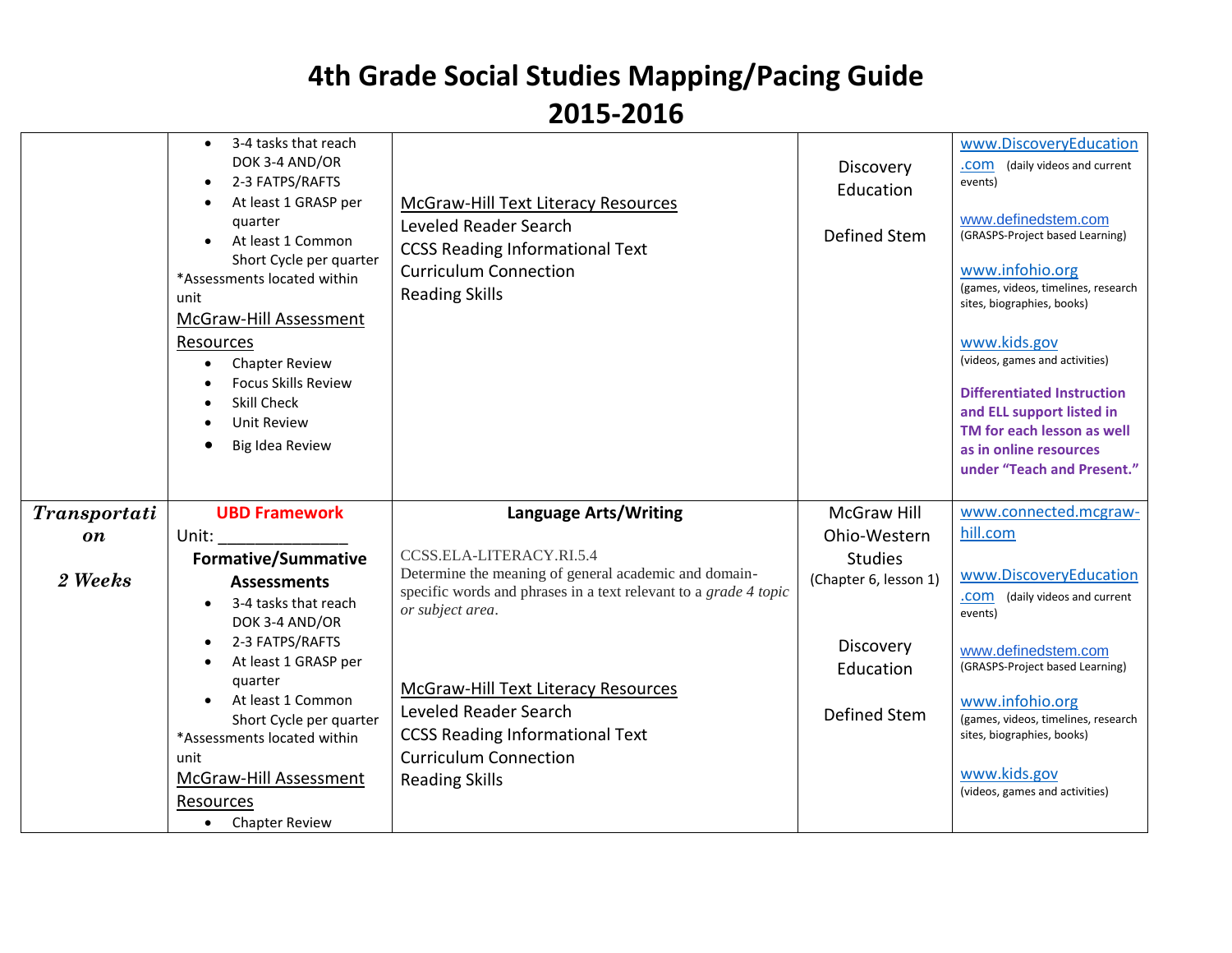| <b>Ohio Culture</b><br>$1-2$ Weeks | <b>Focus Skills Review</b><br>$\bullet$<br>Skill Check<br><b>Unit Review</b><br>Big Idea Review<br><b>UBD Framework</b><br>Unit:<br><b>Formative/Summative</b><br><b>Assessments</b><br>2-3 tasks that reach<br>$\bullet$<br>DOK 3-4 AND/OR<br>1-2 FATPS/RAFTS<br>$\bullet$<br>At least 1 GRASP per<br>quarter<br>At least 1 Common<br>Short Cycle per quarter<br>*Assessments located within<br>unit<br>McGraw-Hill Assessment<br>Resources<br><b>Chapter Review</b><br>$\bullet$<br><b>Focus Skills Review</b><br>Skill Check<br><b>Unit Review</b><br>$\bullet$<br>Big Idea Review | <b>Language Arts/Writing</b><br>CCSS.ELA-LITERACY.RI.5.2<br>Determine two or more main ideas of a text and explain how<br>they are supported by key details; summarize the text.<br>CCSS.ELA-LITERACY.RI.5.3<br>Explain the relationships or interactions between two or more<br>individuals, events, ideas, or concepts in a historical,<br>scientific, or technical text based on specific information in<br>the text.<br><b>McGraw-Hill Text Literacy Resources</b><br>Leveled Reader Search<br><b>CCSS Reading Informational Text</b><br><b>Curriculum Connection</b><br><b>Reading Skills</b> | <b>McGraw Hill</b><br>Ohio-Western<br><b>Studies</b><br>(Chapter 6, lesson 2)<br><b>Discovery</b><br>Education<br>Defined Stem | <b>Differentiated Instruction</b><br>and ELL support listed in<br>TM for each lesson as well<br>as in online resources<br>under "Teach and Present."<br>www.connected.mcgraw-<br>hill.com<br>www.DiscoveryEducation<br>.COM (daily videos and current<br>events)<br>www.definedstem.com<br>(GRASPS-Project based Learning)<br>www.infohio.org<br>(games, videos, timelines, research<br>sites, biographies, books)<br>www.kids.gov<br>(videos, games and activities)<br><b>Differentiated Instruction</b><br>and ELL support listed in<br>TM for each lesson as well<br>as in online resources<br>under "Teach and Present." |
|------------------------------------|---------------------------------------------------------------------------------------------------------------------------------------------------------------------------------------------------------------------------------------------------------------------------------------------------------------------------------------------------------------------------------------------------------------------------------------------------------------------------------------------------------------------------------------------------------------------------------------|----------------------------------------------------------------------------------------------------------------------------------------------------------------------------------------------------------------------------------------------------------------------------------------------------------------------------------------------------------------------------------------------------------------------------------------------------------------------------------------------------------------------------------------------------------------------------------------------------|--------------------------------------------------------------------------------------------------------------------------------|------------------------------------------------------------------------------------------------------------------------------------------------------------------------------------------------------------------------------------------------------------------------------------------------------------------------------------------------------------------------------------------------------------------------------------------------------------------------------------------------------------------------------------------------------------------------------------------------------------------------------|
| Economy                            | <b>UBD Framework</b><br>Unit:                                                                                                                                                                                                                                                                                                                                                                                                                                                                                                                                                         | <b>Language Arts/Writing</b>                                                                                                                                                                                                                                                                                                                                                                                                                                                                                                                                                                       | McGraw Hill<br>Ohio-Western                                                                                                    | www.connected.mcgraw-<br>hill.com                                                                                                                                                                                                                                                                                                                                                                                                                                                                                                                                                                                            |
| 1 Week                             | <b>Formative/Summative</b><br><b>Assessments</b><br>2-3 tasks that reach<br>DOK 3-4 AND/OR<br>1-2 FATPS/RAFTS<br>$\bullet$                                                                                                                                                                                                                                                                                                                                                                                                                                                            | CCSS.ELA-LITERACY.RI.5.3<br>Explain the relationships or interactions between two or more<br>individuals, events, ideas, or concepts in a historical,<br>scientific, or technical text based on specific information in<br>the text.                                                                                                                                                                                                                                                                                                                                                               | <b>Studies</b><br>(Chapter 6, lesson 3)                                                                                        | www.DiscoveryEducation<br>.COM (daily videos and current<br>events)                                                                                                                                                                                                                                                                                                                                                                                                                                                                                                                                                          |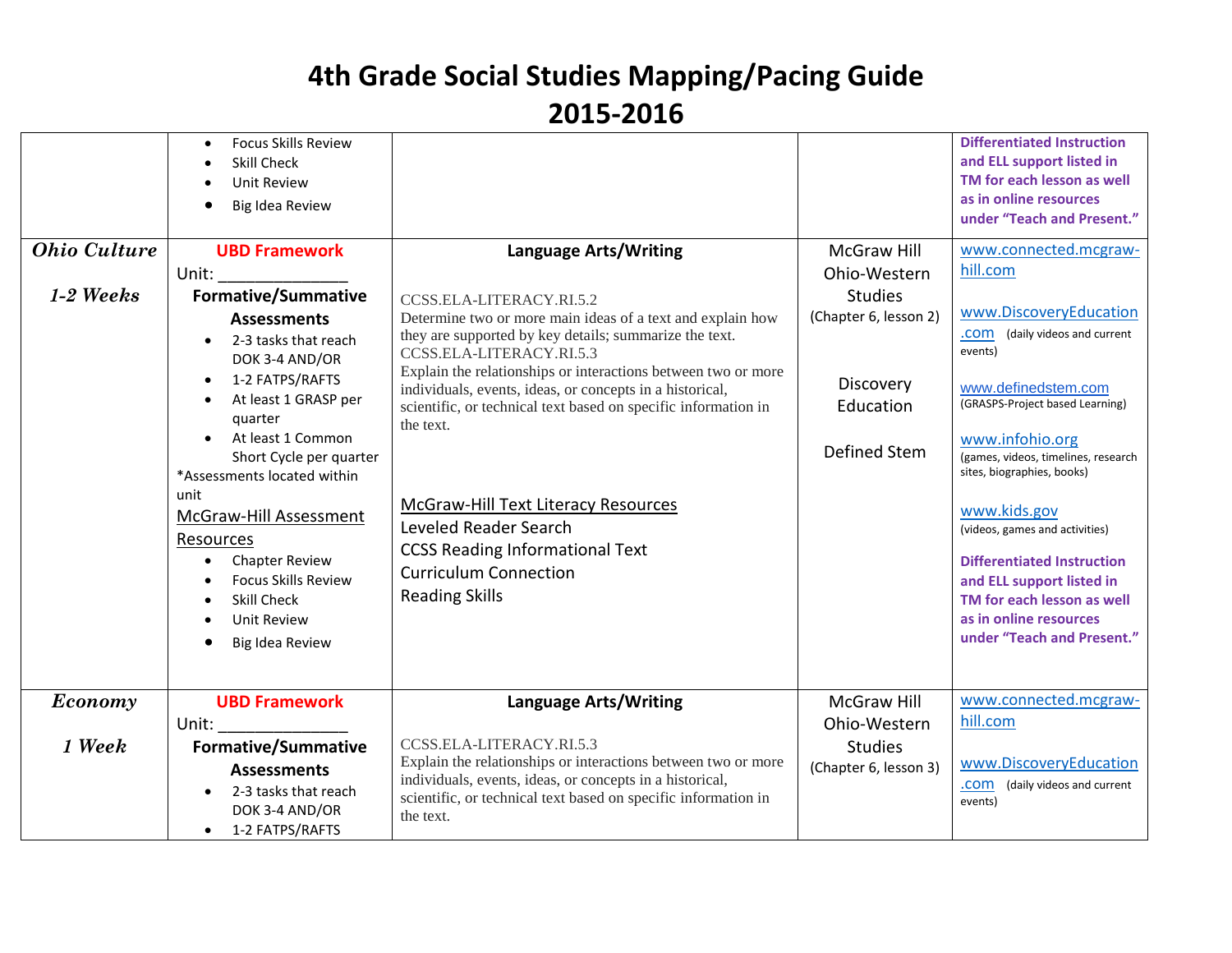| At least 1 GRASP per<br>quarter<br>At least 1 Common<br>$\bullet$<br>Short Cycle per quarter<br>*Assessments located within<br>unit<br>McGraw-Hill Assessment<br>Resources<br><b>Chapter Review</b><br><b>Focus Skills Review</b><br>Skill Check<br>Unit Review<br>Big Idea Review | McGraw-Hill Text Literacy Resources<br>Leveled Reader Search<br><b>CCSS Reading Informational Text</b><br><b>Curriculum Connection</b><br><b>Reading Skills</b> | <b>Discovery</b><br>Education<br>Defined Stem<br>"Market<br>Researcher: US<br>Regions" | www.definedstem.com<br>(GRASPS-Project based Learning)<br>www.infohio.org<br>(games, videos, timelines, research<br>sites, biographies, books)<br>www.kids.gov<br>(videos, games and activities)<br><b>Differentiated Instruction</b><br>and ELL support listed in<br>TM for each lesson as well<br>as in online resources<br>under "Teach and Present." |
|------------------------------------------------------------------------------------------------------------------------------------------------------------------------------------------------------------------------------------------------------------------------------------|-----------------------------------------------------------------------------------------------------------------------------------------------------------------|----------------------------------------------------------------------------------------|----------------------------------------------------------------------------------------------------------------------------------------------------------------------------------------------------------------------------------------------------------------------------------------------------------------------------------------------------------|
|------------------------------------------------------------------------------------------------------------------------------------------------------------------------------------------------------------------------------------------------------------------------------------|-----------------------------------------------------------------------------------------------------------------------------------------------------------------|----------------------------------------------------------------------------------------|----------------------------------------------------------------------------------------------------------------------------------------------------------------------------------------------------------------------------------------------------------------------------------------------------------------------------------------------------------|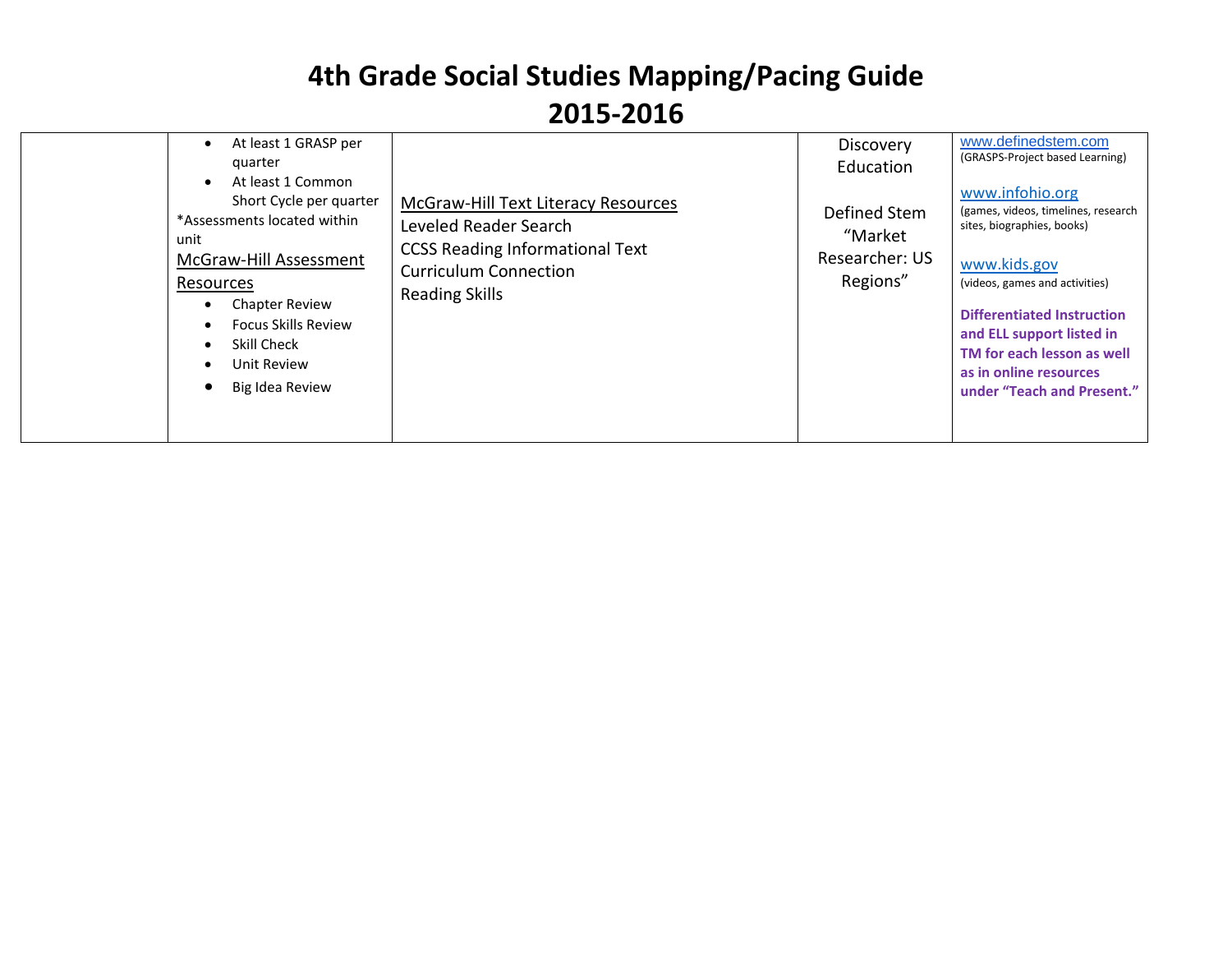| 1. The order of significant events in Ohio and the United States can be shown on a timeline.<br><b>Standards</b><br>Primary and secondary sources can be used to create historical narratives.<br>2.<br>Various groups of people have lived in Ohio over time including prehistoric and historic American Indians, migrating settlers and<br>3.<br><b>Quarter 4</b><br>immigrants. Interactions among these groups have resulted in both cooperation and conflict.<br>7. Sectional issues divided the United States after the War of 1812. Ohio played a key role in these issues, particularly with the<br><b>Ohio Grows</b><br>antislavery movement and the Underground Railroad.<br>Many technological innovations that originated in Ohio benefitted the United States.<br>8.<br><b>Ohio Today</b><br>Geography<br>Unit $4-5$<br>11. The regions which became known as the North, South and West of the United States developed in the early 1800s largely based |  |
|----------------------------------------------------------------------------------------------------------------------------------------------------------------------------------------------------------------------------------------------------------------------------------------------------------------------------------------------------------------------------------------------------------------------------------------------------------------------------------------------------------------------------------------------------------------------------------------------------------------------------------------------------------------------------------------------------------------------------------------------------------------------------------------------------------------------------------------------------------------------------------------------------------------------------------------------------------------------|--|
|                                                                                                                                                                                                                                                                                                                                                                                                                                                                                                                                                                                                                                                                                                                                                                                                                                                                                                                                                                      |  |
|                                                                                                                                                                                                                                                                                                                                                                                                                                                                                                                                                                                                                                                                                                                                                                                                                                                                                                                                                                      |  |
|                                                                                                                                                                                                                                                                                                                                                                                                                                                                                                                                                                                                                                                                                                                                                                                                                                                                                                                                                                      |  |
|                                                                                                                                                                                                                                                                                                                                                                                                                                                                                                                                                                                                                                                                                                                                                                                                                                                                                                                                                                      |  |
|                                                                                                                                                                                                                                                                                                                                                                                                                                                                                                                                                                                                                                                                                                                                                                                                                                                                                                                                                                      |  |
|                                                                                                                                                                                                                                                                                                                                                                                                                                                                                                                                                                                                                                                                                                                                                                                                                                                                                                                                                                      |  |
| on their physical environments and economies.                                                                                                                                                                                                                                                                                                                                                                                                                                                                                                                                                                                                                                                                                                                                                                                                                                                                                                                        |  |
| 13. The population of the United States has changed over time, becoming more diverse (e.g., racial, ethnic, linguistic, religious).<br>Ohio's population has become increasingly reflective of the cultural diversity of the United States.                                                                                                                                                                                                                                                                                                                                                                                                                                                                                                                                                                                                                                                                                                                          |  |
| 14. Ohio's location in the United States and its transportation systems continue to influence the movement of people, products and<br>ideas.                                                                                                                                                                                                                                                                                                                                                                                                                                                                                                                                                                                                                                                                                                                                                                                                                         |  |
| <b>Government</b>                                                                                                                                                                                                                                                                                                                                                                                                                                                                                                                                                                                                                                                                                                                                                                                                                                                                                                                                                    |  |
| 15. Individuals have a variety of opportunities to participate in and influence their state and national government. Citizens have both<br>rights and responsibilities in Ohio and the United States.                                                                                                                                                                                                                                                                                                                                                                                                                                                                                                                                                                                                                                                                                                                                                                |  |
| 16. Civic participation requires individuals to make informed and reasoned decisions by accessing and using information effectively.                                                                                                                                                                                                                                                                                                                                                                                                                                                                                                                                                                                                                                                                                                                                                                                                                                 |  |
| <b>Economics</b>                                                                                                                                                                                                                                                                                                                                                                                                                                                                                                                                                                                                                                                                                                                                                                                                                                                                                                                                                     |  |
| 22. Tables and charts help people to understand information and issues. Tables organize information in columns and rows. Charts<br>organize information in a variety of visual formats (pictures, diagrams, graphs).                                                                                                                                                                                                                                                                                                                                                                                                                                                                                                                                                                                                                                                                                                                                                 |  |
| 23. Entrepreneurs in Ohio and the United States organize productive resources and take risks to make a profit and compete with<br>other producers.                                                                                                                                                                                                                                                                                                                                                                                                                                                                                                                                                                                                                                                                                                                                                                                                                   |  |
| 24. Saving a portion of income contributes to an individual's financial well-being. Individuals can reduce spending to save more of<br>their income.                                                                                                                                                                                                                                                                                                                                                                                                                                                                                                                                                                                                                                                                                                                                                                                                                 |  |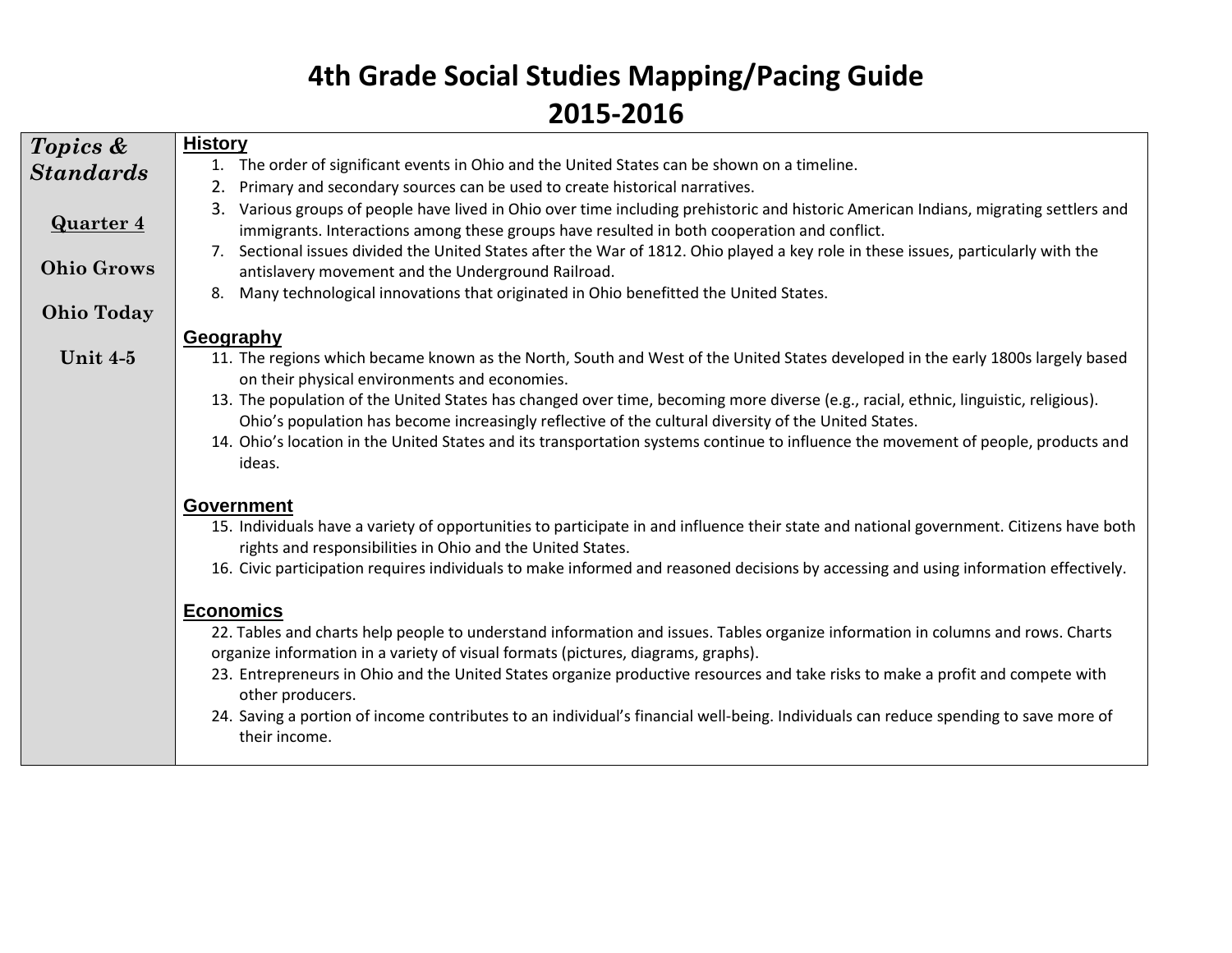| <b>Time Frame</b>                  | <b>Curriculum Units</b>                                                                                                                                                                                                                                                                                                                                                                                          | Opportunities for integration                                                                                                                                                                                                                                                                                                                                              | <b>Resources</b>                                                                        | <b>Technology</b> and                                                                                                                                                                                                                                                                                                                                                                                                                                                                                                                                                                                      |
|------------------------------------|------------------------------------------------------------------------------------------------------------------------------------------------------------------------------------------------------------------------------------------------------------------------------------------------------------------------------------------------------------------------------------------------------------------|----------------------------------------------------------------------------------------------------------------------------------------------------------------------------------------------------------------------------------------------------------------------------------------------------------------------------------------------------------------------------|-----------------------------------------------------------------------------------------|------------------------------------------------------------------------------------------------------------------------------------------------------------------------------------------------------------------------------------------------------------------------------------------------------------------------------------------------------------------------------------------------------------------------------------------------------------------------------------------------------------------------------------------------------------------------------------------------------------|
|                                    | & Assessment                                                                                                                                                                                                                                                                                                                                                                                                     |                                                                                                                                                                                                                                                                                                                                                                            | <i>(Curriculum</i> )                                                                    | <b>Differentiated</b>                                                                                                                                                                                                                                                                                                                                                                                                                                                                                                                                                                                      |
|                                    | (Evidence)                                                                                                                                                                                                                                                                                                                                                                                                       |                                                                                                                                                                                                                                                                                                                                                                            | or Textbook)                                                                            | Learning                                                                                                                                                                                                                                                                                                                                                                                                                                                                                                                                                                                                   |
| <b>Ohio Changes</b>                | <b>UBD Framework</b>                                                                                                                                                                                                                                                                                                                                                                                             | <b>Language Arts/Writing</b>                                                                                                                                                                                                                                                                                                                                               | McGraw Hill                                                                             | www.connected.mcgraw-hill.com                                                                                                                                                                                                                                                                                                                                                                                                                                                                                                                                                                              |
| $1-2$ Weeks                        | Unit:<br><b>Formative/Summative</b><br><b>Assessments</b><br>2-3 tasks that reach<br>DOK 3-4 AND/OR<br>1-2 FATPS/RAFTS<br>At least 1 GRASP per<br>quarter<br>At least 1 Common<br>Short Cycle per<br>quarter<br>*Assessments located within<br>unit<br>McGraw-Hill Assessment<br>Resources<br><b>Chapter Review</b><br><b>Focus Skills Review</b><br><b>Skill Check</b><br><b>Unit Review</b><br>Big Idea Review | CCSS.ELA-LITERACY.RI.5.7<br>Draw on information from multiple print or<br>digital sources, demonstrating the ability to locate<br>an answer to a question quickly or to solve a<br>problem efficiently.<br>McGraw-Hill Text Literacy Resources<br>Leveled Reader Search<br><b>CCSS Reading Informational Text</b><br><b>Curriculum Connection</b><br><b>Reading Skills</b> | Ohio-Western<br><b>Studies</b><br>(Chapter 7)<br>Discovery<br>Education<br>Defined Stem | http://www.pbs.org/wgbh/nova/lo<br>ngitude/find.html<br>(interactive latitude and longitude activities)<br>www.eriecanal.org<br>(Erie canal history, activities, lesson plans)<br>www.DiscoveryEducation.com<br>(daily videos and current events)<br>www.definedstem.com<br>(GRASPS-Project based Learning)<br>www.infohio.org<br>(games, videos, timelines, research sites,<br>biographies, books)<br>www.kids.gov<br>(videos, games and activities)<br><b>Differentiated Instruction and ELL</b><br>support listed in TM for each lesson as<br>well as in online resources under<br>"Teach and Present." |
| New Industry,<br><b>New People</b> | <b>UBD Framework</b><br>Unit: and the state of the state of the state of the state of the state of the state of the state of the state<br><b>Formative/Summative</b>                                                                                                                                                                                                                                             | <b>Language Arts/Writing</b><br>WHST.6-8.10 Write routinely over extended time<br>frames and shorter time frames for a range of                                                                                                                                                                                                                                            | McGraw Hill<br>Ohio-Western<br><b>Studies</b>                                           | www.connected.mcgraw-hill.com                                                                                                                                                                                                                                                                                                                                                                                                                                                                                                                                                                              |
|                                    | <b>Assessments</b>                                                                                                                                                                                                                                                                                                                                                                                               | discipline-specific tasks, purposes, and<br>audiences.                                                                                                                                                                                                                                                                                                                     | (Chapter 8)                                                                             |                                                                                                                                                                                                                                                                                                                                                                                                                                                                                                                                                                                                            |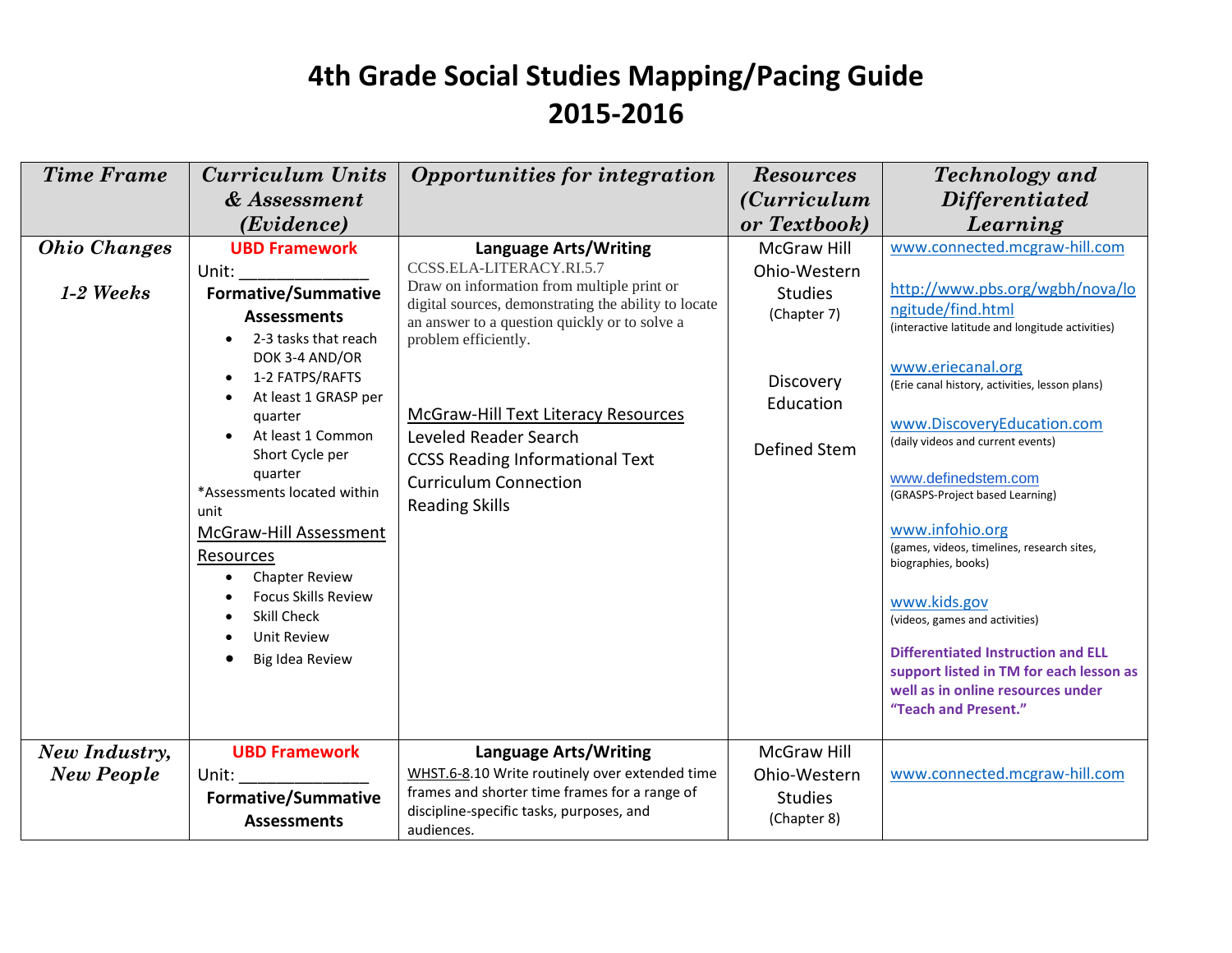| 2 Weeks                             | 3-4 tasks that reach<br>DOK 3-4 AND/OR<br>2-3 FATPS/RAFTS<br>At least 1 GRASP per<br>quarter<br>At least 1 Common<br>Short Cycle per<br>quarter<br>*Assessments located within<br>unit<br>McGraw-Hill Assessment<br>Resources<br><b>Chapter Review</b><br><b>Focus Skills Review</b><br>Skill Check<br><b>Unit Review</b><br>Big Idea Review | W.5.9B Apply grade 5 Reading standards to<br>informational texts (e.g., "Explain how an author<br>uses reasons and evidence to support particular<br>points in a text, identifying which reasons and<br>evidence support which point[s]"").<br><b>McGraw-Hill Text Literacy Resources</b><br>Leveled Reader Search<br><b>CCSS Reading Informational Text</b><br><b>Curriculum Connection</b><br><b>Reading Skills</b> | Discovery<br>Education<br><b>Defined Stem</b>                       | www.DiscoveryEducation.com<br>(daily videos and current events)<br>www.definedstem.com<br>(GRASPS-Project based Learning)<br>www.infohio.org<br>(games, videos, timelines, research sites,<br>biographies, books)<br>www.kids.gov<br>(videos, games and activities)<br>http://bizkids.com/clip/supply-and-<br>demand<br>(Economic Resources and activities)<br>http://www.econedlink.org/lessons<br>/index.php?lid=539&type=educator<br>(Economics resources and interactive tools)<br><b>Differentiated Instruction and ELL</b><br>support listed in TM for each lesson as<br>well as in online resources under<br>"Teach and Present." |
|-------------------------------------|----------------------------------------------------------------------------------------------------------------------------------------------------------------------------------------------------------------------------------------------------------------------------------------------------------------------------------------------|-----------------------------------------------------------------------------------------------------------------------------------------------------------------------------------------------------------------------------------------------------------------------------------------------------------------------------------------------------------------------------------------------------------------------|---------------------------------------------------------------------|------------------------------------------------------------------------------------------------------------------------------------------------------------------------------------------------------------------------------------------------------------------------------------------------------------------------------------------------------------------------------------------------------------------------------------------------------------------------------------------------------------------------------------------------------------------------------------------------------------------------------------------|
| Changing<br><b>Times</b><br>2 Weeks | <b>UBD Framework</b><br>Unit:<br><b>Formative/Summative</b><br><b>Assessments</b><br>3-4 tasks that reach<br>DOK 3-4 AND/OR                                                                                                                                                                                                                  | <b>Language Arts/Writing</b><br>RI.5.9 Integrate information from several texts on<br>the same topic in order to write or speak about<br>the subject knowledgeably.                                                                                                                                                                                                                                                   | <b>McGraw Hill</b><br>Ohio-Western<br><b>Studies</b><br>(Chapter 9) | www.connected.mcgraw-hill.com<br>www.DiscoveryEducation.com<br>(daily videos and current events)<br>www.definedstem.com<br>(GRASPS-Project based Learning)                                                                                                                                                                                                                                                                                                                                                                                                                                                                               |
|                                     | 2-3 FATPS/RAFTS<br>At least 1 GRASP per<br>quarter                                                                                                                                                                                                                                                                                           | McGraw-Hill Text Literacy Resources<br>Leveled Reader Search<br><b>CCSS Reading Informational Text</b>                                                                                                                                                                                                                                                                                                                | Discovery<br>Education                                              | www.infohio.org<br>(games, videos, timelines, research sites,<br>biographies, books)                                                                                                                                                                                                                                                                                                                                                                                                                                                                                                                                                     |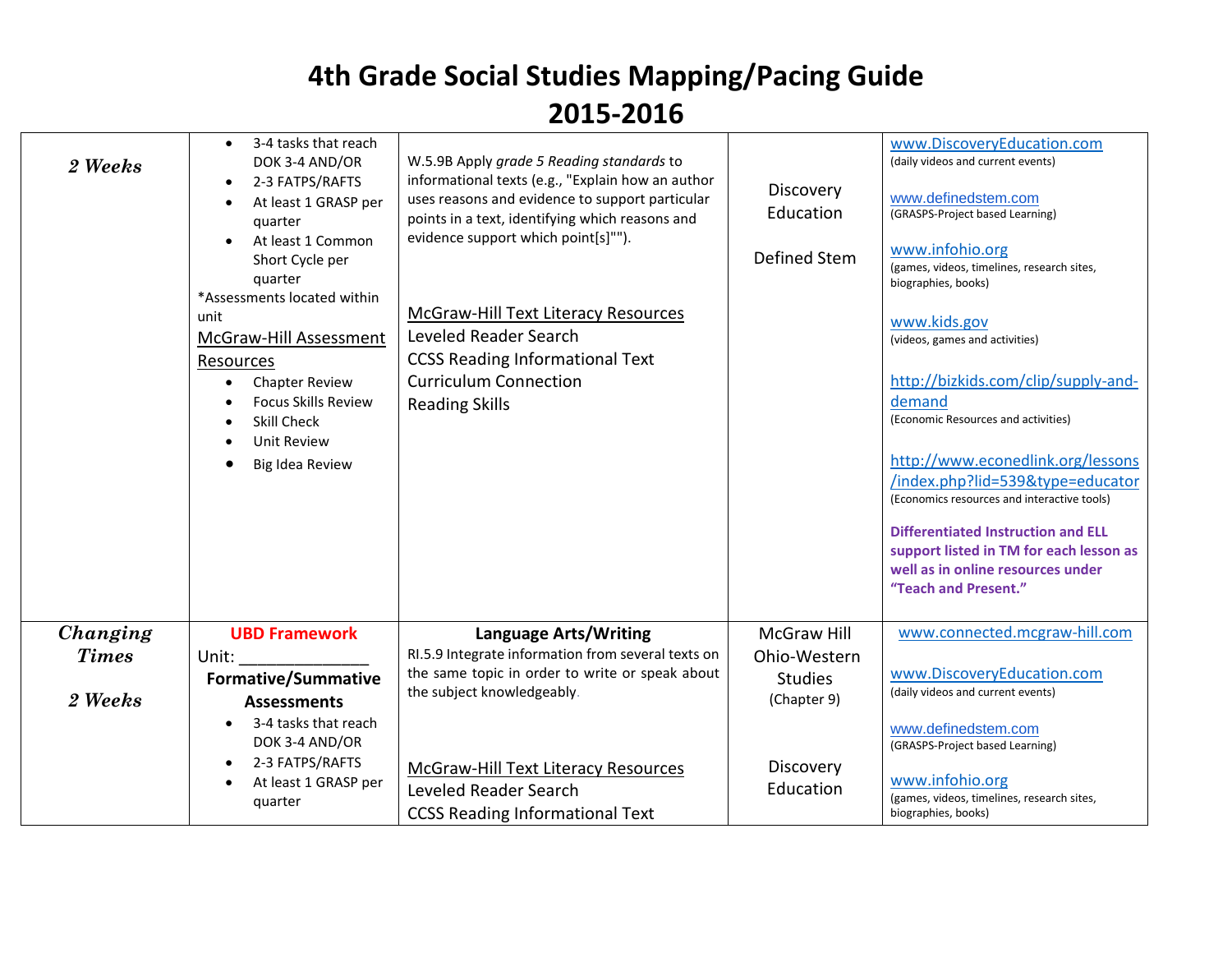|                                  | At least 1 Common<br>Short Cycle per<br>quarter<br>*Assessments located within<br>unit<br>McGraw-Hill Assessment<br>Resources<br><b>Chapter Review</b><br><b>Focus Skills Review</b><br><b>Skill Check</b><br><b>Unit Review</b><br>Big Idea Review                                                                                                                                                                               | <b>Curriculum Connection</b><br><b>Reading Skills</b>                                                                                                                                                                                                                                                                                                       | <b>Defined Stem</b>                                                                                                   | www.kids.gov<br>(videos, games and activities)<br><b>Differentiated Instruction and ELL</b><br>support listed in TM for each lesson as<br>well as in online resources under<br>"Teach and Present."                                                                                                                                                                                                                                                       |
|----------------------------------|-----------------------------------------------------------------------------------------------------------------------------------------------------------------------------------------------------------------------------------------------------------------------------------------------------------------------------------------------------------------------------------------------------------------------------------|-------------------------------------------------------------------------------------------------------------------------------------------------------------------------------------------------------------------------------------------------------------------------------------------------------------------------------------------------------------|-----------------------------------------------------------------------------------------------------------------------|-----------------------------------------------------------------------------------------------------------------------------------------------------------------------------------------------------------------------------------------------------------------------------------------------------------------------------------------------------------------------------------------------------------------------------------------------------------|
| <b>Ohio's Economy</b><br>2 Weeks | <b>UBD Framework</b><br>Unit:<br><b>Formative/Summative</b><br><b>Assessments</b><br>3-4 tasks that reach<br>DOK 3-4 AND/OR<br>2-3 FATPS/RAFTS<br>At least 1 GRASP per<br>quarter<br>At least 1 Common<br>Short Cycle per<br>quarter<br>*Assessments located within<br>unit<br>McGraw-Hill Assessment<br>Resources<br><b>Chapter Review</b><br><b>Focus Skills Review</b><br><b>Skill Check</b><br>Unit Review<br>Big Idea Review | <b>Language Arts/Writing</b><br>CCSS.ELA-LITERACY.RI.5.9<br>Integrate information from several texts on the<br>same topic in order to write or speak about the<br>subject knowledgeably.<br>McGraw-Hill Text Literacy Resources<br>Leveled Reader Search<br><b>CCSS Reading Informational Text</b><br><b>Curriculum Connection</b><br><b>Reading Skills</b> | <b>McGraw Hill</b><br>Ohio-Western<br><b>Studies</b><br>(Chapter 10)<br>Discovery<br>Education<br><b>Defined Stem</b> | www.connected.mcgraw-hill.com<br>www.DiscoveryEducation.com<br>(daily videos and current events)<br>www.definedstem.com<br>(GRASPS-Project based Learning)<br>www.infohio.org<br>(games, videos, timelines, research sites,<br>biographies, books)<br>www.kids.gov<br>(videos, games and activities)<br><b>Differentiated Instruction and ELL</b><br>support listed in TM for each lesson as<br>well as in online resources under<br>"Teach and Present." |